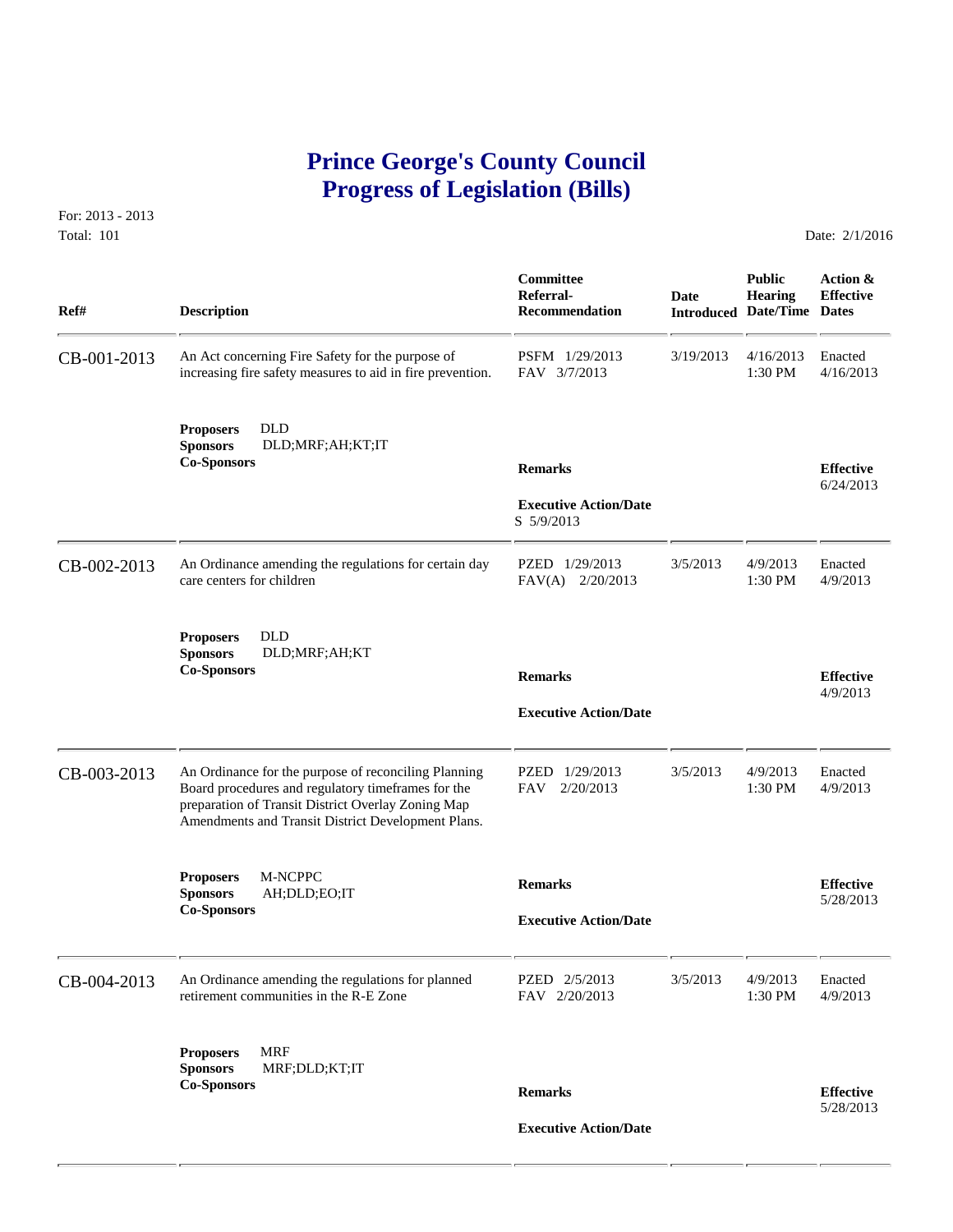## **For: 2013-2013 Prince George's County Council** Page 2 of 22<br>**Total: 101 Progress of Legislation (Bills)** Date: 2/1/2016 **Total: 101 Progress of Legislation (Bills)**

| Ref#        | <b>Description</b>                                                                                                                                                                                                                                                                                                                   | Committee<br>Referral-<br><b>Recommendation</b>               | Date<br><b>Introduced</b> | <b>Public</b><br><b>Hearing</b><br>Date/Time | Action &<br><b>Effective</b><br><b>Dates</b> |
|-------------|--------------------------------------------------------------------------------------------------------------------------------------------------------------------------------------------------------------------------------------------------------------------------------------------------------------------------------------|---------------------------------------------------------------|---------------------------|----------------------------------------------|----------------------------------------------|
| CB-005-2013 | An Act concerned with designating synthetic drugs as a<br>controlled dangerous substance and making unlawful the<br>distribution or dispensing of a controlled dangerous<br>substance as well as possession of a controlled dangerous<br>substance with the intent to dispense or distribute said<br>controlled dangerous substance. | HEHS 2/12/2013<br>FAV(A) 2/28/2013                            | 3/12/2013                 | 4/2/2013<br>10:00 AM                         | Enacted<br>4/2/2013                          |
|             |                                                                                                                                                                                                                                                                                                                                      | <b>Remarks</b>                                                |                           |                                              | <b>Effective</b>                             |
|             | AH<br><b>Proposers</b><br><b>Sponsors</b><br>AH;WC;DLD;MRF;ML;EO;OP;KT;IT<br><b>Co-Sponsors</b>                                                                                                                                                                                                                                      | <b>Executive Action/Date</b><br>S 4/9/2013                    |                           |                                              | 5/28/2013                                    |
| CB-006-2013 | An Ordinance defining transit-oriented development<br>priority projects and amending the requirements for certain<br>transit-oriented development projects to incentivize<br>development projects near metro stations in Prince<br>George's County.                                                                                  | PZED 2/19/2013                                                |                           |                                              |                                              |
|             |                                                                                                                                                                                                                                                                                                                                      | <b>Remarks</b>                                                |                           |                                              | <b>Effective</b>                             |
|             | EO;WC;OP;KT;IT;AH;DLD;MRF<br><b>Proposers</b><br><b>Sponsors</b><br><b>Co-Sponsors</b>                                                                                                                                                                                                                                               | <b>Executive Action/Date</b>                                  |                           |                                              |                                              |
| CB-007-2013 | An Act adopting and publishing the 2011 Edition of the<br>Prince George's County Code.                                                                                                                                                                                                                                               | $C.0.W.$ $3/5/2013$<br>FAV 3/19/2013                          | 3/26/2013                 | 5/7/2013<br>10:00 AM                         | Enacted<br>5/7/2013                          |
|             | AH<br><b>Proposers</b><br><b>Sponsors</b><br>AH;DLD;OP;IT<br><b>Co-Sponsors</b>                                                                                                                                                                                                                                                      |                                                               |                           |                                              |                                              |
|             |                                                                                                                                                                                                                                                                                                                                      | <b>Remarks</b><br><b>Executive Action/Date</b><br>S 5/14/2013 |                           |                                              | <b>Effective</b><br>7/1/2013                 |
| CB-008-2013 | An Act concerning Subtitle 24, Subdivisions for the<br>purpose of adopting and publishing Subtitle 24,<br>Subdivisions, of the 2011 Edition of the Prince George's<br>County Code.                                                                                                                                                   | $C.0.W.$ $3/5/2013$<br>FAV 3/19/2013                          | 3/26/2013                 | 5/7/2013<br>10:00 AM                         | Enacted<br>5/7/2013                          |
|             | AH<br><b>Proposers</b><br>AH;DLD;IT<br><b>Sponsors</b>                                                                                                                                                                                                                                                                               | <b>Remarks</b>                                                |                           |                                              | <b>Effective</b>                             |
|             | <b>Co-Sponsors</b>                                                                                                                                                                                                                                                                                                                   | <b>Executive Action/Date</b><br>S 5/14/2013                   |                           |                                              | 7/1/2013                                     |
| CB-009-2013 | An Ordinance concerning Subtitle 27- Zoning Ordinance<br>for the purpose of adopting and publishing the 2011<br>Edition of the Zoning Ordinance of Prince George's<br>County, Maryland, being also Subtitle 27 of the Prince<br>George's County Code.                                                                                | $C.0.W.$ $3/5/2013$<br>FAV 3/19/2013                          | 3/26/2013                 | 5/7/2013<br>10:00 AM                         | Enacted<br>5/7/2013                          |
|             | AH<br><b>Proposers</b><br>AH;DLD;IT<br><b>Sponsors</b>                                                                                                                                                                                                                                                                               | <b>Remarks</b><br><b>Executive Action/Date</b>                |                           |                                              | <b>Effective</b><br>5/7/2013                 |
|             | <b>Co-Sponsors</b>                                                                                                                                                                                                                                                                                                                   |                                                               |                           |                                              |                                              |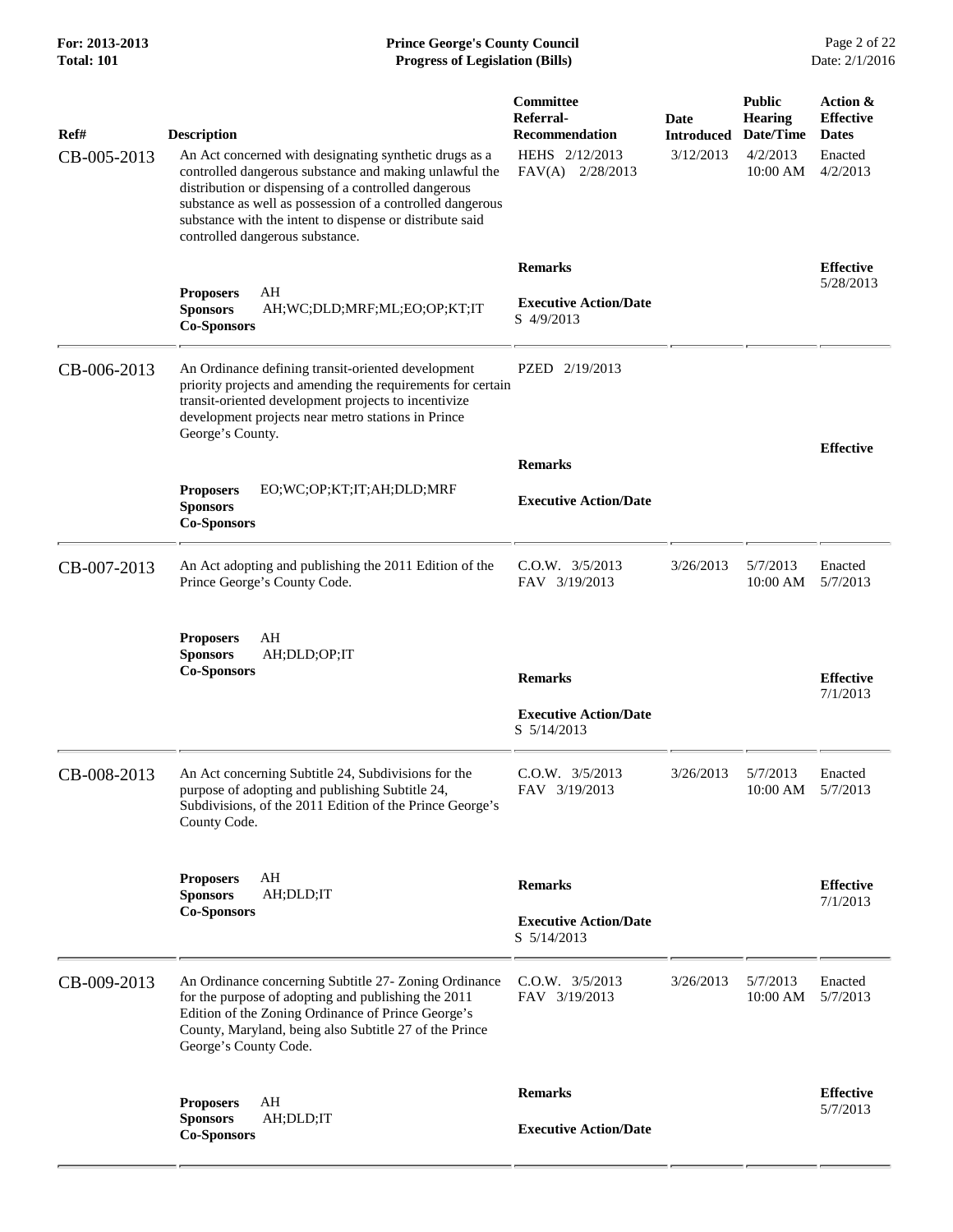| Ref#<br>CB-010-2013 | <b>Description</b><br>An Ordinance concerning Urban Centers and Corridor<br>Nodes Development and Zoning Code of Prince George's<br>County, Maryland, for the purpose of adopting the 2011<br>Edition of the Urban Centers and Corridor Nodes<br>Development and Zoning Code of Prince George's<br>County, Maryland, being also Subtitle 27A of the Prince<br>George's County Code. | Committee<br>Referral-<br>Recommendation<br>$C.0.W.$ $3/5/2013$<br>FAV 3/19/2013<br><b>Remarks</b> | Date<br><b>Introduced</b><br>3/26/2013 | <b>Public</b><br><b>Hearing</b><br>Date/Time<br>5/7/2013<br>$10:00$ AM | Action &<br><b>Effective</b><br><b>Dates</b><br>Enacted<br>5/7/2013<br><b>Effective</b><br>5/7/2013 |
|---------------------|-------------------------------------------------------------------------------------------------------------------------------------------------------------------------------------------------------------------------------------------------------------------------------------------------------------------------------------------------------------------------------------|----------------------------------------------------------------------------------------------------|----------------------------------------|------------------------------------------------------------------------|-----------------------------------------------------------------------------------------------------|
|                     | <b>Proposers</b><br>AH<br><b>Sponsors</b><br>AH;DLD;MRF;ML;OP;KT;IT<br><b>Co-Sponsors</b>                                                                                                                                                                                                                                                                                           | <b>Executive Action/Date</b>                                                                       |                                        |                                                                        |                                                                                                     |
| CB-011-2013         | An Act concerning Prince George's County Human<br>Relations Commission for the purpose of establishing<br>additional methods to effectuate service of subpoenas by<br>the Commission                                                                                                                                                                                                | PSFM 3/5/2013<br>FAV 4/4/2013                                                                      | 4/16/2013                              | 5/14/2013<br>10:30 AM                                                  | Enacted<br>5/14/2013                                                                                |
|                     | CO. EXEC.<br><b>Proposers</b><br><b>Sponsors</b><br>WC;DLD;MRF;ML;EO;KT;IT<br><b>Co-Sponsors</b>                                                                                                                                                                                                                                                                                    | <b>Remarks</b><br><b>Executive Action/Date</b><br>S 5/28/2013                                      |                                        |                                                                        | <b>Effective</b><br>7/15/2013                                                                       |
| CB-012-2013         | An Ordinance concerning Expedited Transit-Oriented<br>Development for the purpose of defining Expedited<br>Transit-Oriented Development and amending the approval<br>requirements for certain transit-oriented development<br>projects in order to incentivize transit-oriented<br>development in Prince George's County.                                                           | PZED 3/5/2013<br><b>Remarks</b>                                                                    |                                        |                                                                        | <b>Effective</b>                                                                                    |
|                     | <b>Proposers</b><br>MRF;WC;DLD;AH;KT;IT<br><b>Sponsors</b><br><b>Co-Sponsors</b>                                                                                                                                                                                                                                                                                                    | <b>Executive Action/Date</b>                                                                       |                                        |                                                                        |                                                                                                     |
| CB-013-2013         | An Act authorizing the County to utilize School Bus<br>Monitoring Cameras pursuant to Section 21-706.1 of the<br>Transportation Article of the Annotated Code of Maryland                                                                                                                                                                                                           | HEHS 3/12/2013<br>FAV 4/9/2013                                                                     | 4/16/2013                              | 5/14/2013<br>10:30 AM                                                  | Enacted<br>5/14/2013                                                                                |
|                     | CO. EXEC.<br><b>Proposers</b><br><b>Sponsors</b><br>AH;WC;DLD;MRF;ML;EO;OP;KT;IT<br><b>Co-Sponsors</b>                                                                                                                                                                                                                                                                              | <b>Remarks</b><br><b>Executive Action/Date</b><br>S 5/28/2013                                      |                                        |                                                                        | <b>Effective</b><br>7/15/2013                                                                       |
| CB-014-2013         | An Ordinance concerning Residential Zones – Commercial PZED 3/19/2013<br>Uses – Eating and Drinking Establishments for the purpose FAV<br>of amending the prescriptions of the Residential Zones to<br>permit eating and drinking establishments in the R-80<br>Zone under certain circumstances.                                                                                   | 4/17/2013                                                                                          | 4/30/2013                              | 6/11/2013<br>10:00 AM                                                  | Enacted<br>6/11/2013                                                                                |
|                     | <b>Proposers</b><br><b>OP</b><br>OP;AH<br><b>Sponsors</b><br><b>Co-Sponsors</b>                                                                                                                                                                                                                                                                                                     | <b>Remarks</b><br><b>Executive Action/Date</b>                                                     |                                        |                                                                        | <b>Effective</b><br>7/29/2013                                                                       |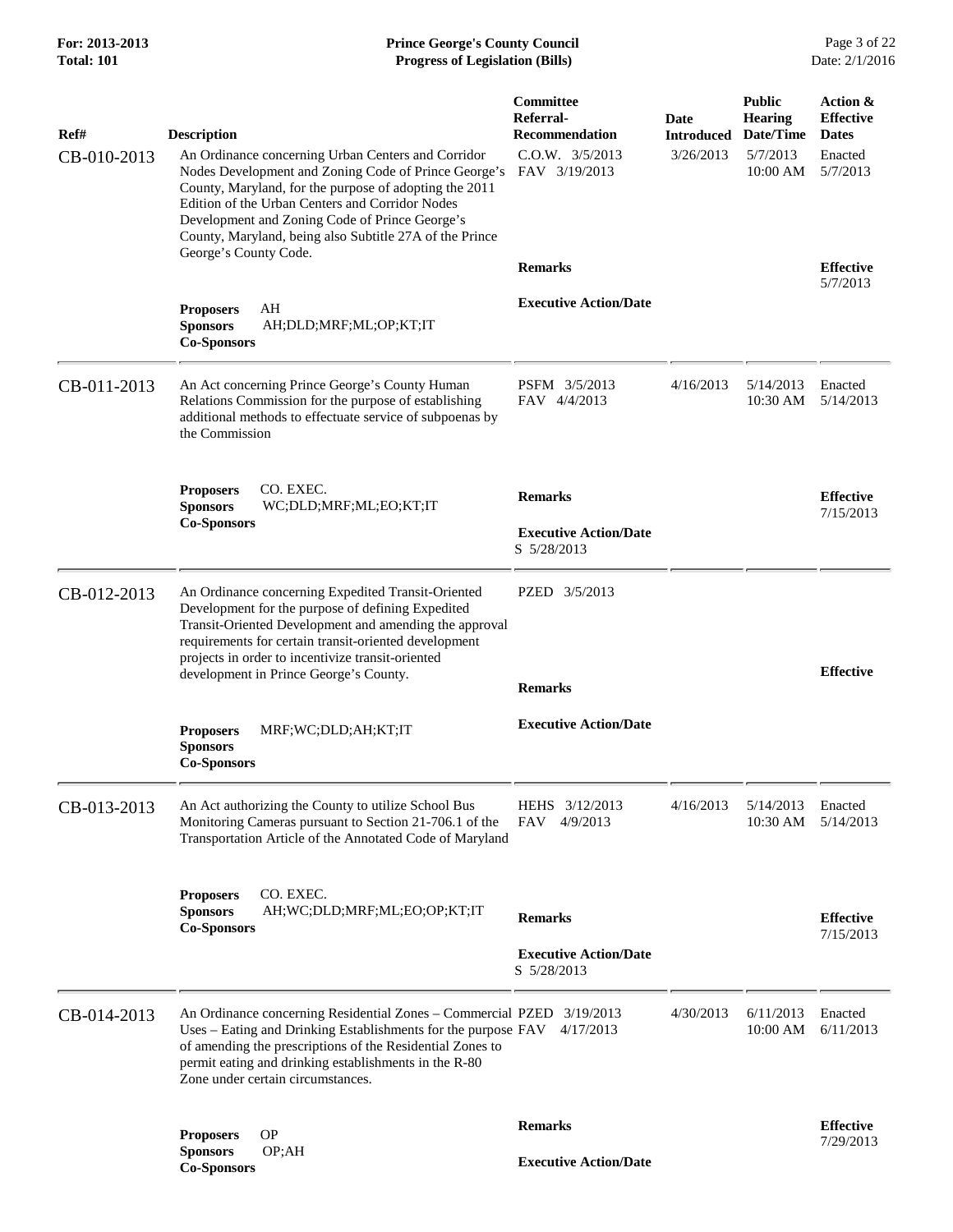| Ref#        | <b>Description</b>                                                                                                                                                                                                                                                    | Committee<br>Referral-<br><b>Recommendation</b> | <b>Date</b><br><b>Introduced</b> | <b>Public</b><br><b>Hearing</b><br>Date/Time | Action &<br><b>Effective</b><br><b>Dates</b> |
|-------------|-----------------------------------------------------------------------------------------------------------------------------------------------------------------------------------------------------------------------------------------------------------------------|-------------------------------------------------|----------------------------------|----------------------------------------------|----------------------------------------------|
| CB-015-2013 | An Act concerned with revising the current procurement<br>processes.                                                                                                                                                                                                  | PSFM 3/26/2013<br>$FAV(A)$ 6/6/2013             | 6/18/2013                        | 7/16/2013<br>1:30 PM                         | Enacted<br>7/16/2013                         |
|             | ML<br><b>Proposers</b><br><b>Sponsors</b><br>ML;MRF<br><b>Co-Sponsors</b>                                                                                                                                                                                             | <b>Remarks</b>                                  |                                  |                                              | <b>Effective</b><br>9/16/2013                |
|             |                                                                                                                                                                                                                                                                       | <b>Executive Action/Date</b><br>S 7/31/2013     |                                  |                                              |                                              |
| CB-016-2013 | An Act for the purpose of amending the County Code to<br>make the Code provisions concerning the method of<br>appointment and membership of the Fire Commission<br>consistent with the Schedule of Legislation                                                        | PSFM 3/26/2013<br>FAV 4/4/2013                  | 4/16/2013                        | 5/14/2013<br>10:30 AM                        | Enacted<br>5/14/2013                         |
|             | CO. EXEC.<br><b>Proposers</b><br><b>Sponsors</b><br>AH;DLD;MRF;OP                                                                                                                                                                                                     | <b>Remarks</b>                                  |                                  |                                              | <b>Effective</b>                             |
|             | <b>Co-Sponsors</b>                                                                                                                                                                                                                                                    | <b>Executive Action/Date</b><br>S 5/28/2013     |                                  |                                              | 7/15/2013                                    |
| CB-017-2013 | An Ordinance for the purpose of adopting a clarifying<br>amendment to the Prince George's County Landscape<br>Manual to exempt certain projects from Section 4.3,<br>Parking Lot requirements, under certain circumstances.                                           | PZED 4/16/2013<br>$FAV(A)$ 6/5/2013             | 6/18/2013                        | 7/24/2013<br>10:00 AM                        | Enacted<br>7/24/2013                         |
|             | <b>Proposers</b><br>MRF;WC;DLD;AH;OP;KT<br><b>Sponsors</b><br>MRF;WC;DLD;AH;OP;KT<br><b>Co-Sponsors</b>                                                                                                                                                               | <b>Remarks</b><br><b>Executive Action/Date</b>  |                                  |                                              | <b>Effective</b><br>9/9/2013                 |
| CB-018-2013 | An Act amending the County Code to transfer certain<br>responsibilities and functions to the Department of<br>Permitting, Inspections, and Enforcement                                                                                                                | THE 4/16/2013<br>5/7/2013<br>FAV                | 9/10/2013                        |                                              | Enacted<br>10/1/2013                         |
|             | CO. EXEC.<br><b>Proposers</b><br><b>Sponsors</b><br>MRF;IT;ML;DLD<br><b>Co-Sponsors</b>                                                                                                                                                                               | <b>Remarks</b>                                  |                                  |                                              | <b>Effective</b><br>11/25/2013               |
|             |                                                                                                                                                                                                                                                                       | <b>Executive Action/Date</b><br>S 10/8/2013     |                                  |                                              |                                              |
| CB-019-2013 | An Act concerning the Tree Canopy Coverage Ordinance<br>to clarify applicability requirements, amending regulations, $FAV(A)$ 6/6/2013<br>providing for certain exemptions, and generally relating to<br>Tree Canopy Coverage Ordinance in Prince George's<br>County. | THE 4/23/2013                                   | 6/18/2013                        | 7/16/2013<br>1:30 PM                         | Enacted<br>7/16/2013                         |
|             | <b>Proposers</b><br>MRF;WC;DLD;AH;OP;KT<br><b>Sponsors</b><br>MRF;WC;DLD;AH;OP;KT                                                                                                                                                                                     | <b>Remarks</b><br><b>Executive Action/Date</b>  |                                  |                                              | <b>Effective</b><br>9/16/2013                |
|             | <b>Co-Sponsors</b>                                                                                                                                                                                                                                                    | S 7/31/2013                                     |                                  |                                              |                                              |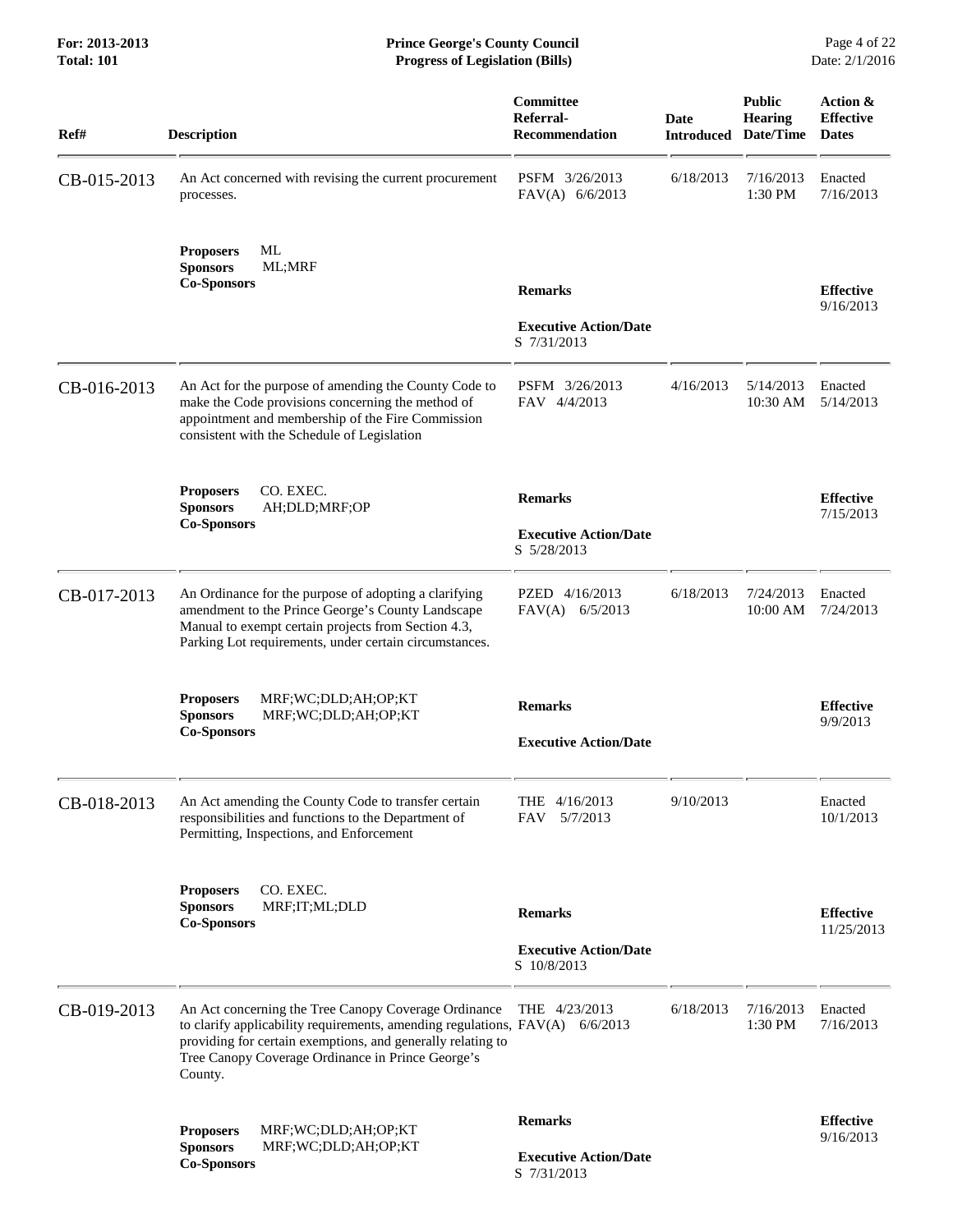| Ref#        | <b>Description</b>                                                                                                                                                                                                                                                                                                       | Committee<br>Referral-<br><b>Recommendation</b> | <b>Date</b> | <b>Public</b><br><b>Hearing</b><br><b>Introduced Date/Time</b> | Action &<br><b>Effective</b><br><b>Dates</b> |
|-------------|--------------------------------------------------------------------------------------------------------------------------------------------------------------------------------------------------------------------------------------------------------------------------------------------------------------------------|-------------------------------------------------|-------------|----------------------------------------------------------------|----------------------------------------------|
| CB-020-2013 | An Ordinance concerning Expedited Transit-Oriented<br>Development for the purpose of defining Expedited<br>Transit-Oriented Development and amending the approval<br>requirements for certain transit-oriented development<br>projects in order to incentivize transit-oriented<br>development in Prince George's County | <b>Remarks</b>                                  | 4/23/2013   | 6/4/2013<br>1:30 PM                                            | Enacted<br>6/4/2013                          |
|             | <b>Proposers</b><br>MRF;EO;WC;DLD;AH;OP;KT;IT<br><b>Sponsors</b><br>MRF;EO;WC;DLD;AH;OP;KT;IT;ML<br><b>Co-Sponsors</b>                                                                                                                                                                                                   | <b>Executive Action/Date</b>                    |             |                                                                | <b>Effective</b><br>7/22/2013                |
| CB-021-2013 | An Ordinance clarifying that the District Council may, by<br>resolution, direct Planning Board initiation of a new or<br>amended Area Master Plan, General Plan, Functional<br>Master Plan, Sector Plan, Transit District Overlay Zone, or<br>a Sectional Map Amendment, under certain circumstances.                    | PZED 4/30/2013<br>$FAV(A)$ 6/5/2013             | 6/18/2013   | 7/24/2013<br>10:00 AM                                          | Enacted<br>7/24/2013                         |
|             | <b>Proposers</b><br>MRF;DLD;AH;OP;KT;IT<br><b>Sponsors</b><br>MRF;DLD;AH;OP;KT;IT<br><b>Co-Sponsors</b>                                                                                                                                                                                                                  | <b>Remarks</b><br><b>Executive Action/Date</b>  |             |                                                                | <b>Effective</b><br>9/9/2013                 |
| CB-022-2013 | An Act concerning Cable Television and Communications PSFM 4/30/2013<br>for the purpose of requiring minimum high-speed density<br>internet service as a condition of any Franchise Agreement<br>for cable service in the County.                                                                                        |                                                 |             |                                                                |                                              |
|             | <b>MRF</b><br><b>Proposers</b><br><b>Sponsors</b><br><b>Co-Sponsors</b>                                                                                                                                                                                                                                                  | <b>Remarks</b><br><b>Executive Action/Date</b>  |             |                                                                | <b>Effective</b>                             |
| CB-023-2013 | An Act concerning Cable Television and<br>Telecommunications for the purpose of amending the<br>Code to allow the Cable Television Commission to make<br>recommendations for penalties due to violations by cable<br>providers.                                                                                          | PSFM 4/30/2013                                  |             |                                                                |                                              |
|             |                                                                                                                                                                                                                                                                                                                          | <b>Remarks</b>                                  |             |                                                                | <b>Effective</b>                             |
|             | <b>Proposers</b><br><b>MRF</b><br><b>Sponsors</b><br><b>Co-Sponsors</b>                                                                                                                                                                                                                                                  | <b>Executive Action/Date</b>                    |             |                                                                |                                              |
| CB-024-2013 | An Ordinance concerning Development District Overlay<br>Zone - Site Plan Approval for the purpose of clarifying<br>the method for determining uses within certain<br>Development District Overlay Zones, and providing<br>certain applicability requirements.                                                            | PZED 4/30/2013<br>$FAV(A)$ 6/5/2013             | 6/18/2013   | 7/24/2013<br>10:00 AM                                          | Enacted<br>7/24/2013                         |
|             | <b>Proposers</b><br>EO;AH                                                                                                                                                                                                                                                                                                | <b>Remarks</b>                                  |             |                                                                | <b>Effective</b>                             |
|             | <b>Sponsors</b><br>EO;AH;ML<br><b>Co-Sponsors</b>                                                                                                                                                                                                                                                                        | <b>Executive Action/Date</b>                    |             |                                                                | 7/24/2013                                    |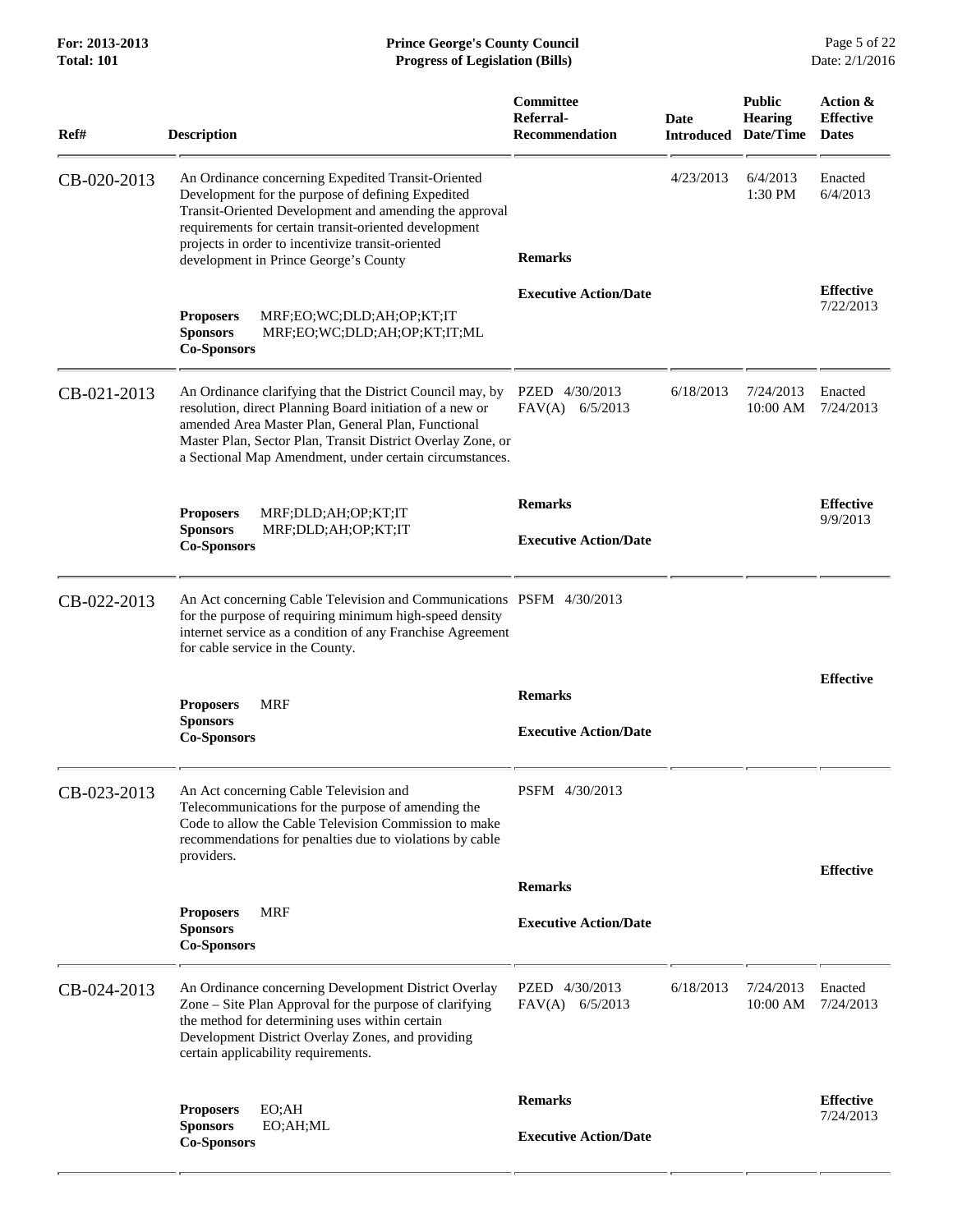| Ref#        | <b>Description</b>                                                                                                                                                                                                                                                                                                                                                                                              | Committee<br>Referral-<br><b>Recommendation</b>              | Date<br>Introduced | <b>Public</b><br><b>Hearing</b><br>Date/Time | Action &<br><b>Effective</b><br><b>Dates</b> |
|-------------|-----------------------------------------------------------------------------------------------------------------------------------------------------------------------------------------------------------------------------------------------------------------------------------------------------------------------------------------------------------------------------------------------------------------|--------------------------------------------------------------|--------------------|----------------------------------------------|----------------------------------------------|
| CB-025-2013 | An Act concerning Purchasing for the purpose of requiring PSFM 5/14/2013<br>the Purchasing Agent under certain circumstances to<br>utilize County-based small businesses for goods and<br>services or construction that are small purchases not<br>exceeding an aggregate amount of \$30,000.                                                                                                                   | FAV 6/18/2013                                                | 7/2/2013           | 7/24/2013<br>$10:00$ AM                      | Enacted<br>7/24/2013                         |
|             | <b>MRF</b><br><b>Proposers</b><br><b>Sponsors</b><br>MRF;AH;ML;KT<br><b>Co-Sponsors</b>                                                                                                                                                                                                                                                                                                                         | <b>Remarks</b><br><b>Executive Action/Date</b><br>S 8/6/2013 |                    |                                              | <b>Effective</b><br>1/1/2014                 |
| CB-026-2013 | An Act concerning Nuisances for the purpose of amending PSFM 5/14/2013<br>the definition of public nuisance to include prostitution,<br>human trafficking, and activities involving a criminal gang.                                                                                                                                                                                                            | $FAV(A)$ 6/18/2013                                           | 7/2/2013           | 7/24/2013<br>10:00 AM                        | Enacted<br>7/24/2013                         |
|             | MRF;WC;DLD;AH;EO;KT;IT<br><b>Proposers</b><br><b>Sponsors</b><br>MRF;WC;DLD;AH;EO;KT;OP;IT;ML<br><b>Co-Sponsors</b>                                                                                                                                                                                                                                                                                             | <b>Remarks</b><br><b>Executive Action/Date</b><br>S 8/6/2013 |                    |                                              | <b>Effective</b><br>9/23/2013                |
| CB-027-2013 | An Act concerning the conversion of rental housing for the THE 5/14/2013<br>purpose of regulating the conversion of rental housing,<br>establishing procedures and regulations and generally<br>relating to rental property conversion in Prince George's<br>County                                                                                                                                             | $FAV(A)$ 6/20/2013                                           | 7/2/2013           | 7/24/2013<br>10:00 AM                        | Enacted<br>7/24/2013                         |
|             | <b>Proposers</b><br>ML<br><b>Sponsors</b><br>ML;AH<br><b>Co-Sponsors</b>                                                                                                                                                                                                                                                                                                                                        | <b>Remarks</b><br><b>Executive Action/Date</b><br>S 8/6/2013 |                    |                                              | <b>Effective</b><br>9/23/2013                |
| CB-028-2013 | An Act concerning Community Bank Small Business<br>Lending Program for the purpose of establishing a<br>Community Bank Small Business Lending Program, to<br>require bank participants to make loans to small businesses<br>in the County in an aggregate amount of at least 200% of<br>incremental funds deposited into the bank by the County,<br>define eligibility requirements for participating community | PSFM 5/14/2013<br>FAV(A) 6/18/2013                           | 7/2/2013           | 7/24/2013                                    | Enacted<br>10:00 AM 7/24/2013                |
|             | banks, and to institute reporting requirements for<br>participating community banks.                                                                                                                                                                                                                                                                                                                            | <b>Remarks</b><br><b>Executive Action/Date</b><br>S 8/6/2013 |                    |                                              | <b>Effective</b><br>9/23/2013                |
|             | ML<br><b>Proposers</b><br><b>Sponsors</b><br>ML;DLD;MRF;KT;AH;OP;EO;IT<br><b>Co-Sponsors</b>                                                                                                                                                                                                                                                                                                                    |                                                              |                    |                                              |                                              |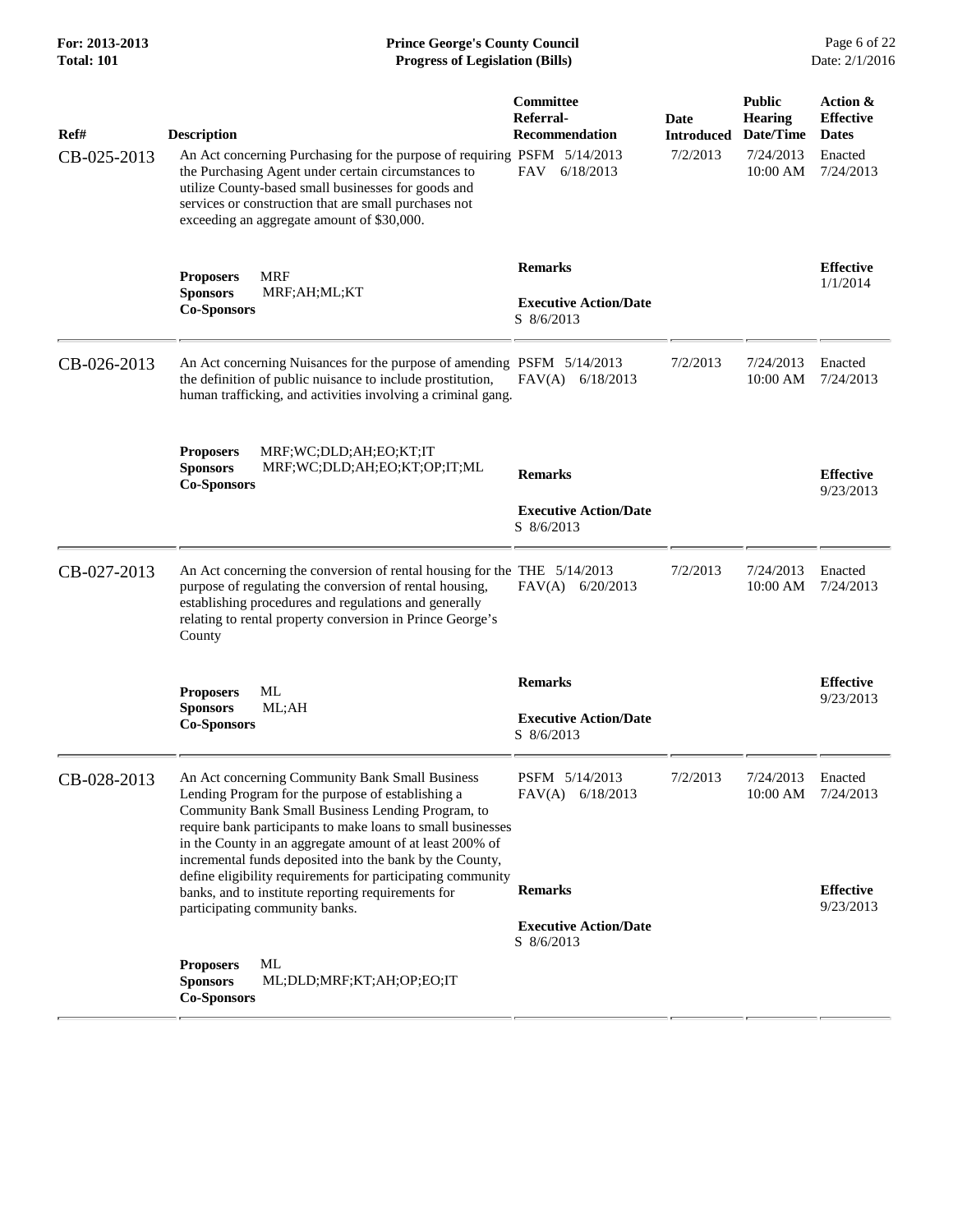| Ref#        | <b>Description</b>                                                                                                                                                                                                                                                                                                                       | <b>Committee</b><br>Referral-<br><b>Recommendation</b>        | Date<br><b>Introduced</b> | <b>Public</b><br><b>Hearing</b><br>Date/Time | Action &<br><b>Effective</b><br><b>Dates</b> |
|-------------|------------------------------------------------------------------------------------------------------------------------------------------------------------------------------------------------------------------------------------------------------------------------------------------------------------------------------------------|---------------------------------------------------------------|---------------------------|----------------------------------------------|----------------------------------------------|
| CB-029-2013 | An Ordinance concerning special exceptions for the<br>purpose of establishing time limits during the special<br>exception review process and making clarifying<br>amendments                                                                                                                                                             | PZED 5/14/2013<br>FAV 6/5/2013                                | 6/18/2013                 | 7/24/2013<br>$10:00$ AM                      | Enacted<br>7/24/2013                         |
|             | MRF;WC;DLD;AH;KT;IT<br><b>Proposers</b><br><b>Sponsors</b><br>MRF;WC;DLD;AH;IT;KT<br><b>Co-Sponsors</b>                                                                                                                                                                                                                                  | <b>Remarks</b><br><b>Executive Action/Date</b>                |                           |                                              | <b>Effective</b><br>9/9/2013                 |
| CB-030-2013 | An Act concerning the Revitalization Tax Credit for<br>Transit-Oriented Development for the purpose of<br>establishing a revitalization tax credit for certain<br>transit-oriented development projects, setting the criteria<br>and eligibility, and generally relating to transit related<br>revitalization in Prince George's County. | PSFM 5/14/2013<br><b>Remarks</b>                              |                           |                                              | <b>Effective</b>                             |
|             | <b>Proposers</b><br>MRF;WC;DLD;AH;KT<br><b>Sponsors</b><br><b>Co-Sponsors</b>                                                                                                                                                                                                                                                            | <b>Executive Action/Date</b>                                  |                           |                                              |                                              |
| CB-031-2013 | An Act that exempts the members of the Public Employee C.O.W. 5/14/2013<br>Relations Board from the residency requirement for<br>candidates for appointments to boards and commissions                                                                                                                                                   | FAV 6/11/2013                                                 | 6/11/2013                 | 7/9/2013<br>10:00 AM                         | Enacted<br>7/9/2013                          |
|             | CO. EXEC.<br><b>Proposers</b><br>AH;IT<br><b>Sponsors</b><br><b>Co-Sponsors</b>                                                                                                                                                                                                                                                          | <b>Remarks</b><br><b>Executive Action/Date</b><br>S 7/24/2013 |                           |                                              | <b>Effective</b><br>9/9/2013                 |
| CB-032-2013 | An Act concerning Summer Youth Employment for the<br>purpose of establishing a summer youth jobs program and a $FAV(A)$ 6/19/2013<br>nonlapsing youth jobs fund.                                                                                                                                                                         | HEHS 5/14/2013                                                | 7/2/2013                  | 7/24/2013                                    | Enacted<br>10:00 AM 7/24/2013                |
|             | MRF;DLD;AH;ML;EO;OP;KT;IT<br><b>Proposers</b><br><b>Sponsors</b><br>MRF;DLD;AH;ML;EO;OP;IT;KT<br><b>Co-Sponsors</b>                                                                                                                                                                                                                      | <b>Remarks</b><br><b>Executive Action/Date</b>                |                           |                                              | <b>Effective</b><br>9/23/2013                |
|             |                                                                                                                                                                                                                                                                                                                                          | S 8/6/2013                                                    |                           |                                              |                                              |
| CB-033-2013 | An Ordinance restricting the approval of special<br>exceptions for sand and gravel wet-processing, Class 3<br>fills, rubble fills and surface mining under certain<br>circumstances.                                                                                                                                                     | PZED 5/14/2013                                                |                           |                                              |                                              |
|             | MRF                                                                                                                                                                                                                                                                                                                                      | <b>Remarks</b>                                                |                           |                                              | <b>Effective</b>                             |
|             | <b>Proposers</b><br><b>Sponsors</b><br><b>Co-Sponsors</b>                                                                                                                                                                                                                                                                                | <b>Executive Action/Date</b>                                  |                           |                                              |                                              |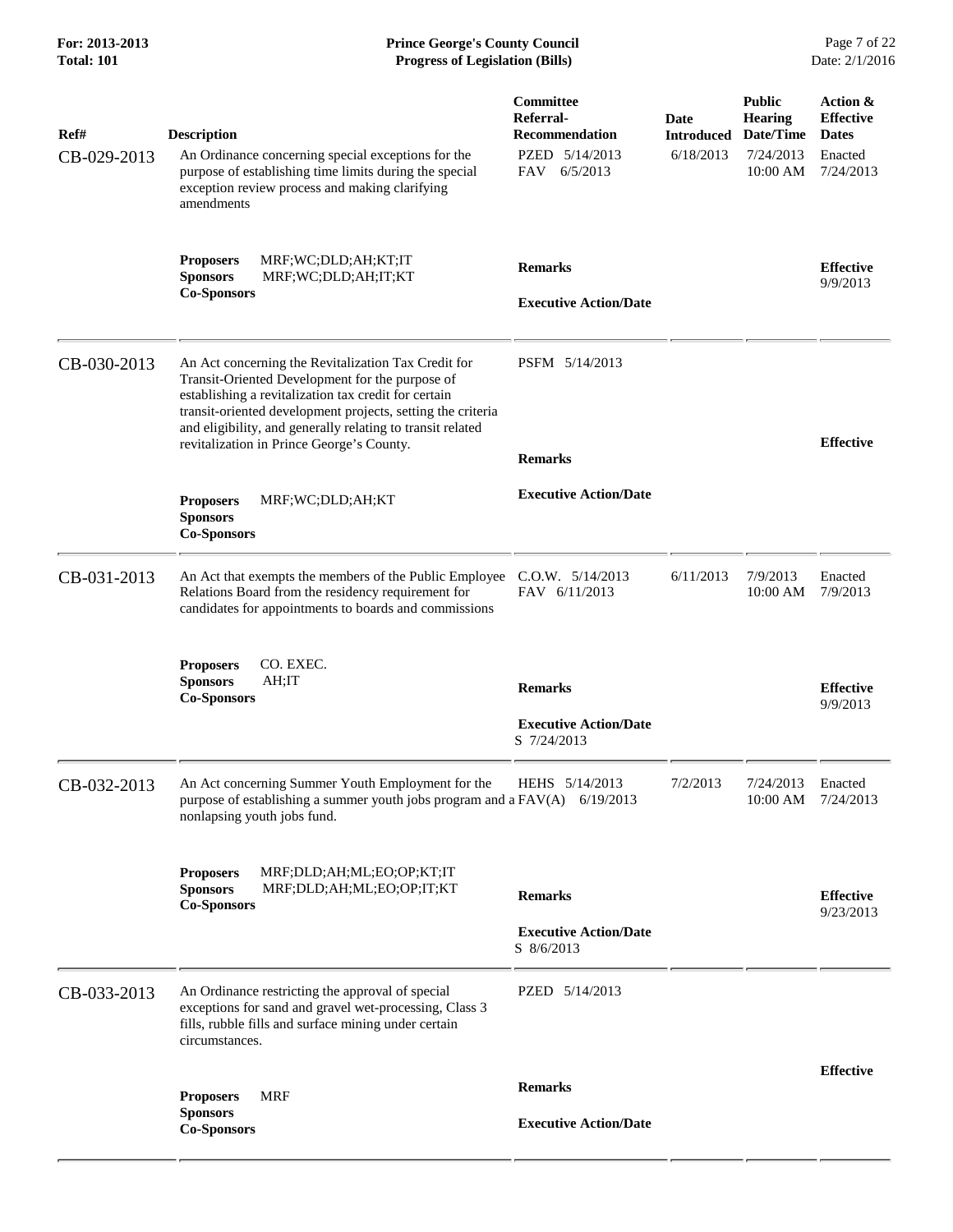| Ref#<br>CB-034-2013 | <b>Description</b><br>An Act concerning Fiscal Year 2013 Current Expense<br>Budget revising certain revenue estimates and certain<br>appropriations in the Annual Budget and Appropriation<br>Ordinance for Fiscal Year 2013. (Supplemental<br>Appropriation for the Board of Education for FY 2013)                                                                   | Committee<br>Referral-<br><b>Recommendation</b><br>PSFM 5/14/2013<br>$FAV(A)$ 6/6/2013            | <b>Date</b><br><b>Introduced</b><br>6/11/2013 | <b>Public</b><br><b>Hearing</b><br>Date/Time | Action &<br><b>Effective</b><br><b>Dates</b><br>Enacted<br>7/9/2013 |
|---------------------|------------------------------------------------------------------------------------------------------------------------------------------------------------------------------------------------------------------------------------------------------------------------------------------------------------------------------------------------------------------------|---------------------------------------------------------------------------------------------------|-----------------------------------------------|----------------------------------------------|---------------------------------------------------------------------|
|                     | <b>Proposers</b><br>CO. EXEC.<br><b>Sponsors</b><br>AH<br><b>Co-Sponsors</b>                                                                                                                                                                                                                                                                                           | <b>Remarks</b><br>Retroactive to June 30,<br>2013.<br><b>Executive Action/Date</b><br>S 7/24/2013 |                                               |                                              | <b>Effective</b><br>9/9/2013                                        |
| CB-035-2013         | An Act concerning Redevelopment Authority of Prince<br>George's County for the purpose of establishing a public<br>input and notification process for disposition of<br>Redevelopment Authority property and projects, and<br>generally relating to the Redevelopment Authority of<br>Prince George's County.                                                          | THE $5/14/2013$<br>HELD 7/2/2013                                                                  | 10/22/2013                                    | 11/19/2013 Enacted<br>10:00 AM               | 11/19/2013                                                          |
|                     |                                                                                                                                                                                                                                                                                                                                                                        | <b>Remarks</b>                                                                                    |                                               |                                              | <b>Effective</b>                                                    |
|                     | KТ<br><b>Proposers</b><br><b>Sponsors</b><br>KT;MRF;OP;DLD;ML;IT<br><b>Co-Sponsors</b>                                                                                                                                                                                                                                                                                 | <b>Executive Action/Date</b><br>S 12/4/2013                                                       |                                               |                                              | 1/21/2014                                                           |
| CB-036-2013         | An Ordinance concerning Building and Use and<br>Occupancy Permits - Applications - Required<br>Notifications for the purpose of requiring certain<br>notifications of building and use and occupancy permit<br>applications to the District Council and to registered civic<br>associations for the area which includes the subject                                    | PZED 5/14/2013<br>FAV(A) 7/1/2013                                                                 | 7/2/2013                                      | 7/24/2013<br>10:00 AM                        | Enacted<br>7/24/2013                                                |
|                     | property.                                                                                                                                                                                                                                                                                                                                                              | <b>Remarks</b>                                                                                    |                                               |                                              | <b>Effective</b>                                                    |
|                     | <b>Proposers</b><br>КT<br>KT<br><b>Sponsors</b><br><b>Co-Sponsors</b>                                                                                                                                                                                                                                                                                                  | <b>Executive Action/Date</b>                                                                      |                                               |                                              | 1/1/2014                                                            |
| CB-037-2013         | An Act concerning Non-Violent Offenders Reentry<br>Initiative for the purpose of promoting the employment of<br>residents of the County who previously were incarcerated<br>for or convicted of a non-violent offense; authorizing<br>preferences in County contracting for businesses that have<br>programs or participate in programs for the training or            | PSFM 5/14/2013                                                                                    |                                               |                                              | <b>Effective</b>                                                    |
|                     | hiring of residents of the County who previously were<br>incarcerated for or convicted of a non-violent offense; and<br>requiring County agencies, departments and offices to meet Executive Action/Date<br>a goal in hiring residents of the County who previously<br>were incarcerated for or convicted of a non-violent offense<br>in classified service positions. | <b>Remarks</b>                                                                                    |                                               |                                              |                                                                     |
|                     | KТ<br><b>Proposers</b><br><b>Sponsors</b><br><b>Co-Sponsors</b>                                                                                                                                                                                                                                                                                                        |                                                                                                   |                                               |                                              |                                                                     |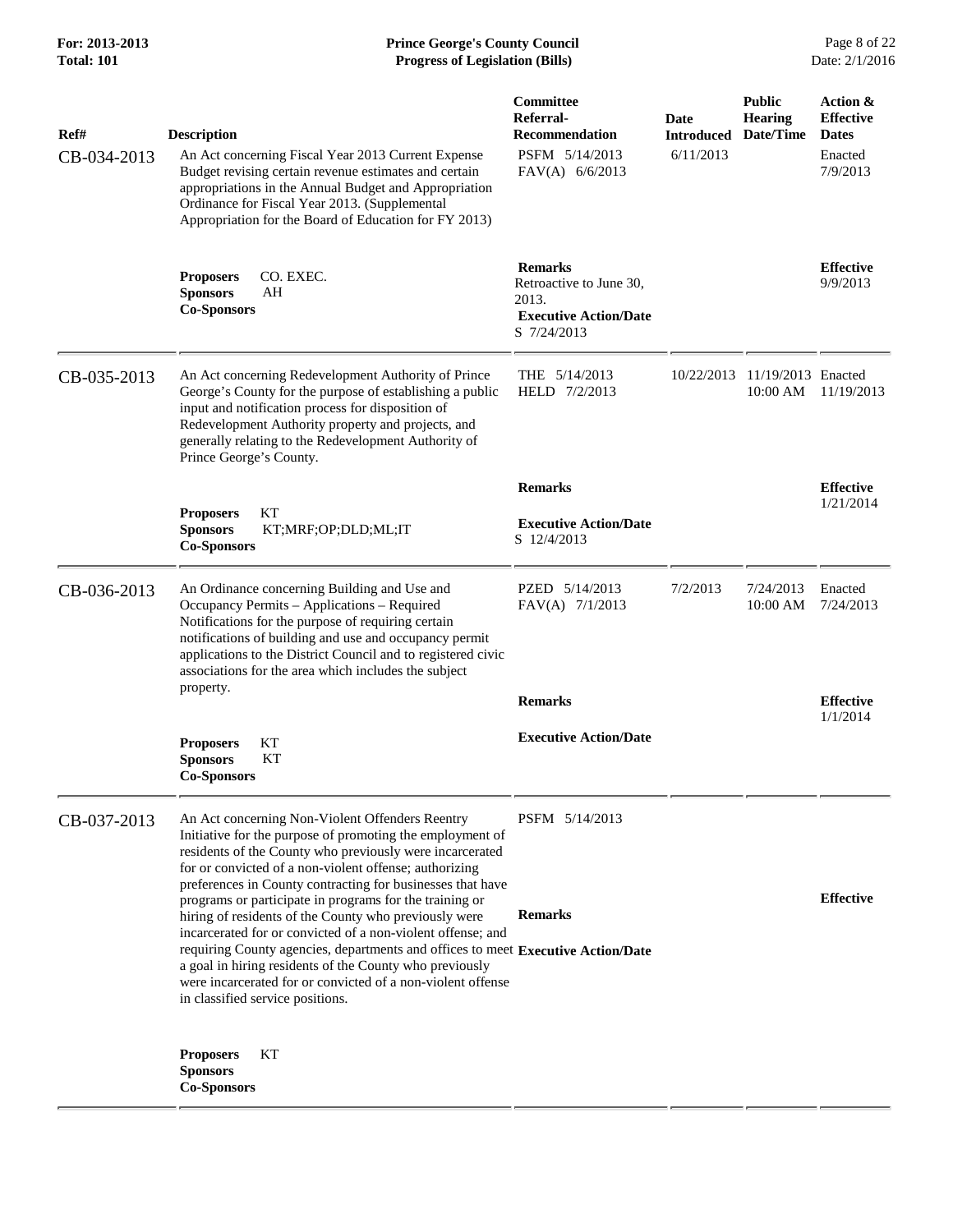## **For: 2013-2013 Prince George's County Council** Page 9 of 22<br> **Formal Prince George's County Council** Page 9 of 22<br> **Progress of Legislation (Bills)** Date: 2/1/2016 **Total: 101 Progress of Legislation (Bills)**

| Ref#<br>CB-038-2013 | <b>Description</b><br>An Act concerning Drug Enforcement and Education<br>Special Revenue Fund for the purpose of providing that a<br>certain portion of the monies in the Drug Enforcement and<br>Education Special Revenue Fund shall be appropriated to                                                                                                                                                                                                                                                                                                                                        | Committee<br>Referral-<br><b>Recommendation</b><br>PSFM 5/14/2013<br>$FAV(A)$ 6/6/2013       | Date<br><b>Introduced</b><br>6/18/2013 | <b>Public</b><br><b>Hearing</b><br>Date/Time<br>7/16/2013<br>1:30 PM | Action &<br><b>Effective</b><br><b>Dates</b><br>Enacted<br>7/16/2013 |
|---------------------|---------------------------------------------------------------------------------------------------------------------------------------------------------------------------------------------------------------------------------------------------------------------------------------------------------------------------------------------------------------------------------------------------------------------------------------------------------------------------------------------------------------------------------------------------------------------------------------------------|----------------------------------------------------------------------------------------------|----------------------------------------|----------------------------------------------------------------------|----------------------------------------------------------------------|
|                     | the Department of Corrections for certain purposes.<br><b>Proposers</b><br>KТ<br><b>Sponsors</b><br>KT;MRF;ML;AH;DLD<br><b>Co-Sponsors</b>                                                                                                                                                                                                                                                                                                                                                                                                                                                        | <b>Remarks</b><br>Retroactive to July 1, 2013<br><b>Executive Action/Date</b><br>S 7/31/2013 |                                        |                                                                      | <b>Effective</b><br>9/16/2013                                        |
| CB-039-2013         | An Act concerning Project Labor Agreements for the<br>purpose of amending the composition and duties of the<br>Project Labor Agreement Coordinating Committee.                                                                                                                                                                                                                                                                                                                                                                                                                                    | PSFM 5/14/2013<br>$FAV(A)$ 6/6/2013                                                          | 6/18/2013                              | 7/16/2013<br>1:30 PM                                                 | Enacted<br>7/16/2013                                                 |
|                     | KT;MRF<br><b>Proposers</b><br>KT;MRF;ML;OP;AH<br><b>Sponsors</b><br><b>Co-Sponsors</b>                                                                                                                                                                                                                                                                                                                                                                                                                                                                                                            | <b>Remarks</b><br><b>Executive Action/Date</b><br>S 7/31/2013                                |                                        |                                                                      | <b>Effective</b><br>9/16/2013                                        |
| CB-040-2013         | An Ordinance concerning Use and Occupancy permits for PZED 5/14/2013<br>the purpose of providing District Council review of certain<br>Use and Occupancy permits for compliance with an<br>approved Conceptual Site Plan, Detailed Site Plan, Transit<br>District Development Plan or any other site or<br>development plan applicable to development of the<br>property in order to enhance the availability of healthful<br>eating alternatives, reduce detrimental food and beverage<br>consumption, and to reduce blight, which is detrimental to Executive Action/Date<br>the public health. | <b>Remarks</b>                                                                               |                                        |                                                                      | <b>Effective</b>                                                     |
|                     | KТ<br><b>Proposers</b><br><b>Sponsors</b><br><b>Co-Sponsors</b>                                                                                                                                                                                                                                                                                                                                                                                                                                                                                                                                   |                                                                                              |                                        |                                                                      |                                                                      |
| CB-041-2013         | An Act approving the Prince George's County portion of<br>the Maryland-National Capital Park and Planning<br>Commission budget and making appropriations and<br>levying certain taxes for FY 2014 for the M-NCPPC                                                                                                                                                                                                                                                                                                                                                                                 |                                                                                              | 5/30/2013                              |                                                                      | Enacted<br>5/30/2013                                                 |
|                     |                                                                                                                                                                                                                                                                                                                                                                                                                                                                                                                                                                                                   | <b>Remarks</b>                                                                               |                                        |                                                                      |                                                                      |
|                     | AH<br><b>Proposers</b><br><b>Sponsors</b><br>DLD;IT<br><b>Co-Sponsors</b>                                                                                                                                                                                                                                                                                                                                                                                                                                                                                                                         | <b>Executive Action/Date</b><br>S 6/3/2013                                                   |                                        |                                                                      | <b>Effective</b><br>7/1/2013                                         |
| CB-042-2013         | An Act concerning FY 2014 Current Expense and Capital<br><b>Budgets</b>                                                                                                                                                                                                                                                                                                                                                                                                                                                                                                                           |                                                                                              | 5/30/2013                              |                                                                      | Enacted<br>5/30/2013                                                 |
|                     | <b>Proposers</b><br>AH<br>DLD;IT;WC<br><b>Sponsors</b>                                                                                                                                                                                                                                                                                                                                                                                                                                                                                                                                            | <b>Remarks</b>                                                                               |                                        |                                                                      |                                                                      |
|                     | <b>Co-Sponsors</b>                                                                                                                                                                                                                                                                                                                                                                                                                                                                                                                                                                                | <b>Executive Action/Date</b><br>S 6/3/2013                                                   |                                        |                                                                      | <b>Effective</b><br>7/1/2013                                         |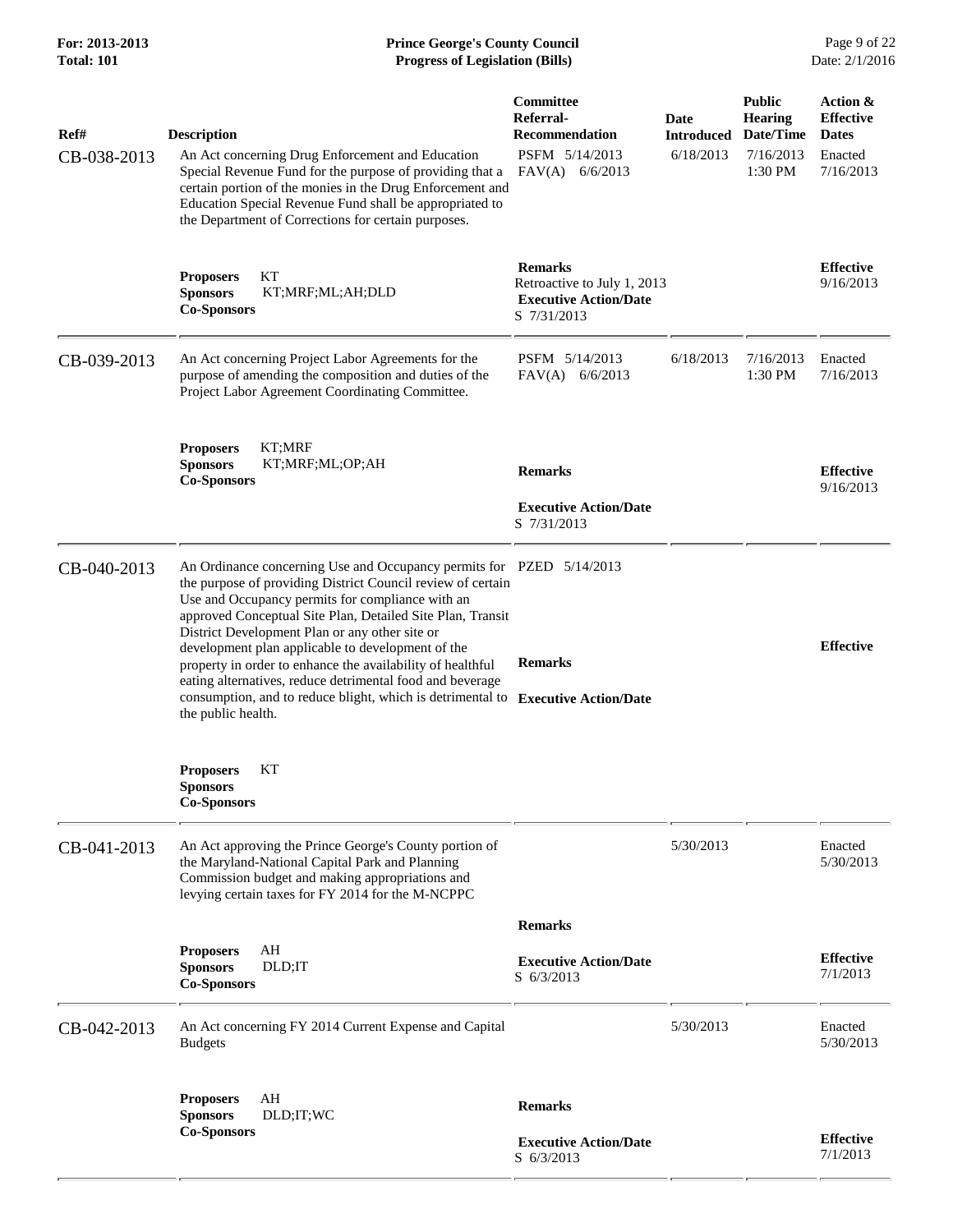| Ref#<br>CB-043-2013 | <b>Description</b><br>An Act concerning the Collective Bargaining Agreement<br>between Prince George's County, Maryland and Council<br>67, American Federation of State, County and Municipal<br>Employees (AFSCME), AFL-CIO, and its affiliated Local<br>241 (School Crossing Guards), July 1, 2013 through June<br>30, 2015                                                                                                                                                                                                                                                                                                                                                                                | <b>Committee</b><br>Referral-<br><b>Recommendation</b><br>PSFM 6/4/2013<br>FAV 6/6/2013                                 | <b>Date</b><br><b>Introduced</b><br>6/11/2013 | <b>Public</b><br>Hearing<br>Date/Time<br>7/9/2013<br>10:00 AM | Action &<br><b>Effective</b><br><b>Dates</b><br>Enacted<br>7/9/2013 |
|---------------------|--------------------------------------------------------------------------------------------------------------------------------------------------------------------------------------------------------------------------------------------------------------------------------------------------------------------------------------------------------------------------------------------------------------------------------------------------------------------------------------------------------------------------------------------------------------------------------------------------------------------------------------------------------------------------------------------------------------|-------------------------------------------------------------------------------------------------------------------------|-----------------------------------------------|---------------------------------------------------------------|---------------------------------------------------------------------|
|                     | CO. EXEC.<br><b>Proposers</b><br><b>Sponsors</b><br>AH;DLD;MRF;ML;EO;OP;KT;IT<br><b>Co-Sponsors</b>                                                                                                                                                                                                                                                                                                                                                                                                                                                                                                                                                                                                          | <b>Remarks</b><br>See also CR-47-2013<br>Retroactive to July 1,<br>2013.<br><b>Executive Action/Date</b><br>S 7/24/2013 |                                               |                                                               | <b>Effective</b><br>9/9/2013                                        |
| CB-044-2013         | An Act concerning the Collective Bargaining Agreement<br>between Prince George's County, Maryland and Council<br>67, American Federation of State, County and Municipal<br>Employees (AFSCME), AFL-CIO, and its affiliated Locals<br>1170, 2462, 2735 and 3389, July 1, 2013 through June 30,<br>2015                                                                                                                                                                                                                                                                                                                                                                                                        | PSFM 6/4/2013<br>6/6/2013<br>FAV                                                                                        | 6/11/2013                                     | 7/9/2013<br>10:00 AM                                          | Enacted<br>7/9/2013                                                 |
|                     | <b>Proposers</b><br>CO. EXEC.<br><b>Sponsors</b><br>AH;DLD;MRF;ML;EO;OP;KT;IT<br><b>Co-Sponsors</b>                                                                                                                                                                                                                                                                                                                                                                                                                                                                                                                                                                                                          | <b>Remarks</b><br>See Also CR-48-2013<br>Retroactive to July 1,<br>2013.<br><b>Executive Action/Date</b><br>S 7/24/2013 |                                               |                                                               | <b>Effective</b><br>9/9/2013                                        |
| CB-045-2013         | An Act establishing a Watershed Protection and<br>Restoration Program, as required by State law; providing<br>for the setting, collection and deposit of a Clean Water Act<br>Fee into a Local Watershed Protection and Restoration<br>Fund; providing for the purposes for which money in the<br>Local Watershed Protection and Restoration Fund may be<br>used; providing for biannual reporting on the operation of<br>the Local Watershed Protection and Restoration Fund;<br>requiring the Department of Environmental Resources to<br>establish policies and procedures for the reduction of the<br>Clean Water Act Fee; and generally relating to the<br>Watershed Protection and Restoration Program | THE 6/4/2013<br>$FAV(A)$ 7/2/2013<br><b>Remarks</b><br><b>Executive Action/Date</b><br>S 7/25/2013                      | 7/2/2013                                      | 7/24/2013<br>10:00 AM                                         | Enacted<br>7/24/2013<br><b>Effective</b><br>9/9/2013                |
|                     | CO. EXEC.<br><b>Proposers</b><br><b>Sponsors</b><br>MRF;DLD<br><b>Co-Sponsors</b>                                                                                                                                                                                                                                                                                                                                                                                                                                                                                                                                                                                                                            |                                                                                                                         |                                               |                                                               |                                                                     |
| CB-046-2013         | An Act amending certain requirements for tax credits on<br>County real property taxes for improvements to historic<br>resources in Prince George's County.                                                                                                                                                                                                                                                                                                                                                                                                                                                                                                                                                   | PSFM 6/4/2013<br>FAV<br>6/18/2013                                                                                       | 7/2/2013                                      | 7/24/2013<br>10:00 AM                                         | Enacted<br>7/24/2013                                                |
|                     | M-NCPPC<br><b>Proposers</b><br><b>Sponsors</b><br>WC;DLD;MRF;AH;ML;EO;OP;IT;KT<br><b>Co-Sponsors</b>                                                                                                                                                                                                                                                                                                                                                                                                                                                                                                                                                                                                         | <b>Remarks</b>                                                                                                          |                                               |                                                               | <b>Effective</b><br>9/23/2013                                       |
|                     |                                                                                                                                                                                                                                                                                                                                                                                                                                                                                                                                                                                                                                                                                                              | <b>Executive Action/Date</b><br>S 8/6/2013                                                                              |                                               |                                                               |                                                                     |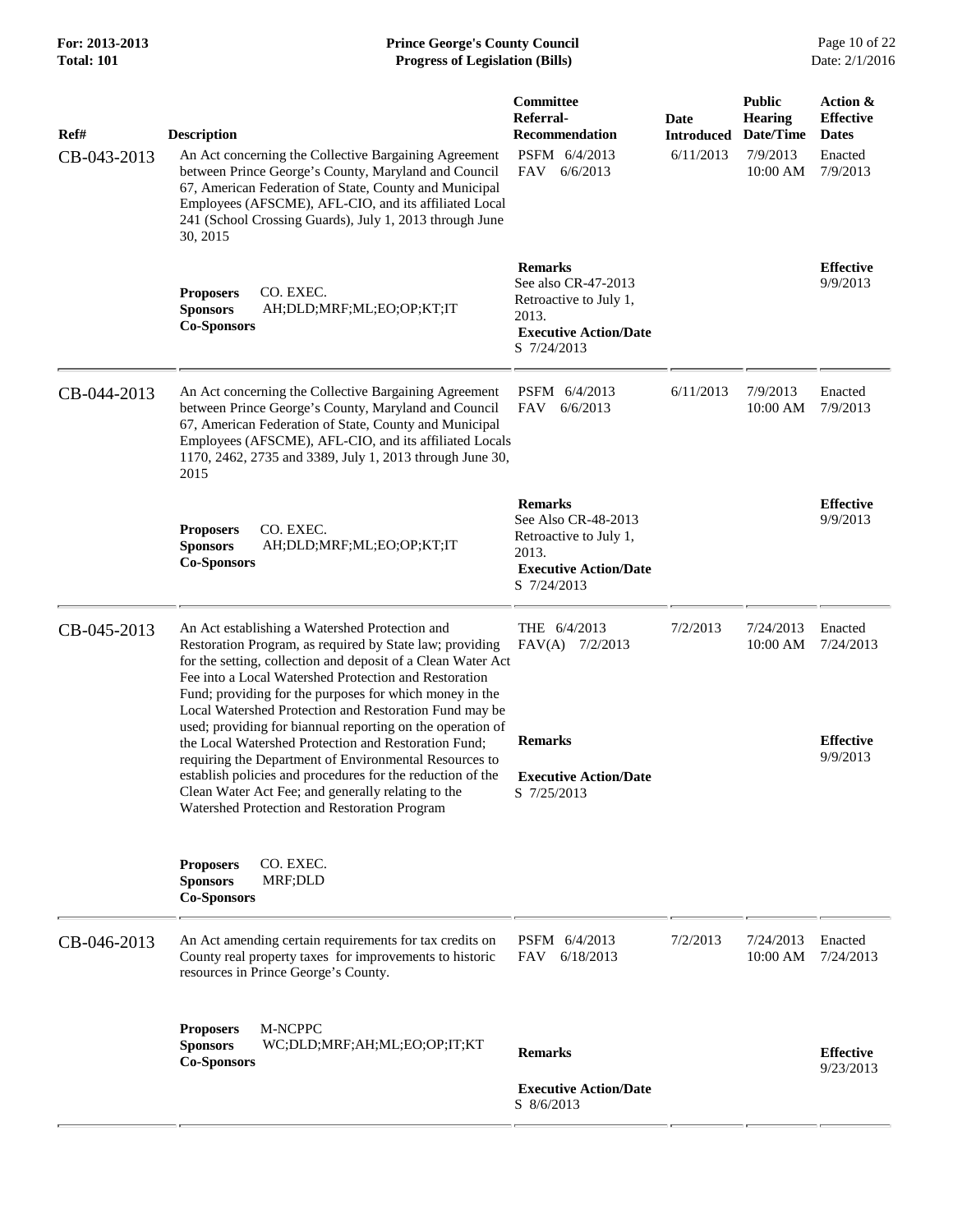| For: 2013-2013<br>Total: 101 | <b>Prince George's County Council</b><br><b>Progress of Legislation (Bills)</b>                                                                                                                                                                                                                                                                                                                                                                                                                                                                                                                                                                                                                                                            |                                                                                                                    |                                       |                                                                       | Page 11 of 22<br>Date: 2/1/2016                                      |
|------------------------------|--------------------------------------------------------------------------------------------------------------------------------------------------------------------------------------------------------------------------------------------------------------------------------------------------------------------------------------------------------------------------------------------------------------------------------------------------------------------------------------------------------------------------------------------------------------------------------------------------------------------------------------------------------------------------------------------------------------------------------------------|--------------------------------------------------------------------------------------------------------------------|---------------------------------------|-----------------------------------------------------------------------|----------------------------------------------------------------------|
| Ref#<br>CB-047-2013          | <b>Description</b><br>An Ordinance concerning Interim Land Use Controls for<br>Military Installation Conformance for the purpose of<br>extending the time for abrogation of certain provisions of<br>Chapter No. 78, 2012 Laws of Prince George's County,<br>Maryland.                                                                                                                                                                                                                                                                                                                                                                                                                                                                     | <b>Committee</b><br>Referral-<br><b>Recommendation</b><br>PZED 6/11/2013<br>FAV<br>6/19/2013                       | Date<br><b>Introduced</b><br>7/2/2013 | <b>Public</b><br><b>Hearing</b><br>Date/Time<br>7/24/2013<br>10:00 AM | Action &<br><b>Effective</b><br><b>Dates</b><br>Enacted<br>7/24/2013 |
|                              | AH;DLD<br><b>Proposers</b><br><b>Sponsors</b><br>AH;DLD;MRF<br><b>Co-Sponsors</b>                                                                                                                                                                                                                                                                                                                                                                                                                                                                                                                                                                                                                                                          | <b>Remarks</b><br><b>Executive Action/Date</b>                                                                     |                                       |                                                                       | <b>Effective</b><br>7/24/2013                                        |
| CB-048-2013                  | An Act concerning convenience stores and gas stations for PSFM 6/18/2013<br>the purpose of decreasing robberies in the County by<br>enhancing convenience store and gas station safety;<br>registering convenience stores and gas stations; requiring<br>training of convenience store and gas station employees;<br>providing for security; providing for cash management,<br>providing for visibility and signage; and providing for a<br>grace period and for noncompliance; and generally relating Remarks<br>to convenience store and gas station safety.                                                                                                                                                                             | $FAV(A)$ 6/27/2013                                                                                                 | 7/2/2013                              |                                                                       | Enacted<br>7/24/2013<br><b>Effective</b><br>10/1/2013                |
|                              | EO;MRF<br><b>Proposers</b><br><b>Sponsors</b><br>EO;MRF<br><b>Co-Sponsors</b>                                                                                                                                                                                                                                                                                                                                                                                                                                                                                                                                                                                                                                                              | <b>Executive Action/Date</b><br>S 8/16/2013                                                                        |                                       |                                                                       |                                                                      |
| CB-049-2013                  | An Act concerning the International Association of Fire<br>Fighters, AFL-CIO, Local 1619, (Fire Fighters, Paramedics FAV 6/27/2013<br>and Fire Fighter/Medics) Collective Bargaining Agreement<br>July 1, 2013 through June 30, 2015                                                                                                                                                                                                                                                                                                                                                                                                                                                                                                       | PSFM 6/18/2013                                                                                                     | 7/2/2013                              | 7/24/2013<br>10:00 AM                                                 | Enacted<br>7/24/2013                                                 |
|                              | CO. EXEC.<br><b>Proposers</b><br>WC;DLD;MRF;AH;ML;EO;OP;IT;KT<br><b>Sponsors</b><br><b>Co-Sponsors</b>                                                                                                                                                                                                                                                                                                                                                                                                                                                                                                                                                                                                                                     | <b>Remarks</b><br>See also CR-58-2013<br>Retroactive to July 1, 2013<br><b>Executive Action/Date</b><br>S 8/6/2013 |                                       |                                                                       | <b>Effective</b><br>9/23/2013                                        |
| CB-050-2013                  | An Act concerning Supplementary Appropriations for the<br>purpose of declaring additional revenue and providing<br>additional appropriations to the Personnel Board, Board of<br>Elections, Office of Central Services, Circuit Court, Office<br>of the State's Attorney, Office of the Sheriff, Department<br>of Corrections, Police Department, Fire/EMS Department,<br>Office of Homeland Security, Department of<br>Environmental Resources, Department of Social Services,<br>and Non-Departmental and amending the appropriations of Retroactive to June 30,<br>the Office of Community Relations and Board of Ethics to 2013<br>provide for costs that were not anticipated and included in<br>the Approved Fiscal Year 2013 Budget | PSFM 6/18/2013<br>$FAV(A)$ 6/27/2013<br><b>Remarks</b><br><b>Executive Action/Date</b><br>S 8/6/2013               | 7/2/2013                              | 7/24/2013<br>10:00 AM                                                 | Enacted<br>7/24/2013<br><b>Effective</b><br>9/23/2013                |
|                              | CO. EXEC.<br><b>Proposers</b><br><b>Sponsors</b><br>AH<br><b>Co-Sponsors</b>                                                                                                                                                                                                                                                                                                                                                                                                                                                                                                                                                                                                                                                               |                                                                                                                    |                                       |                                                                       |                                                                      |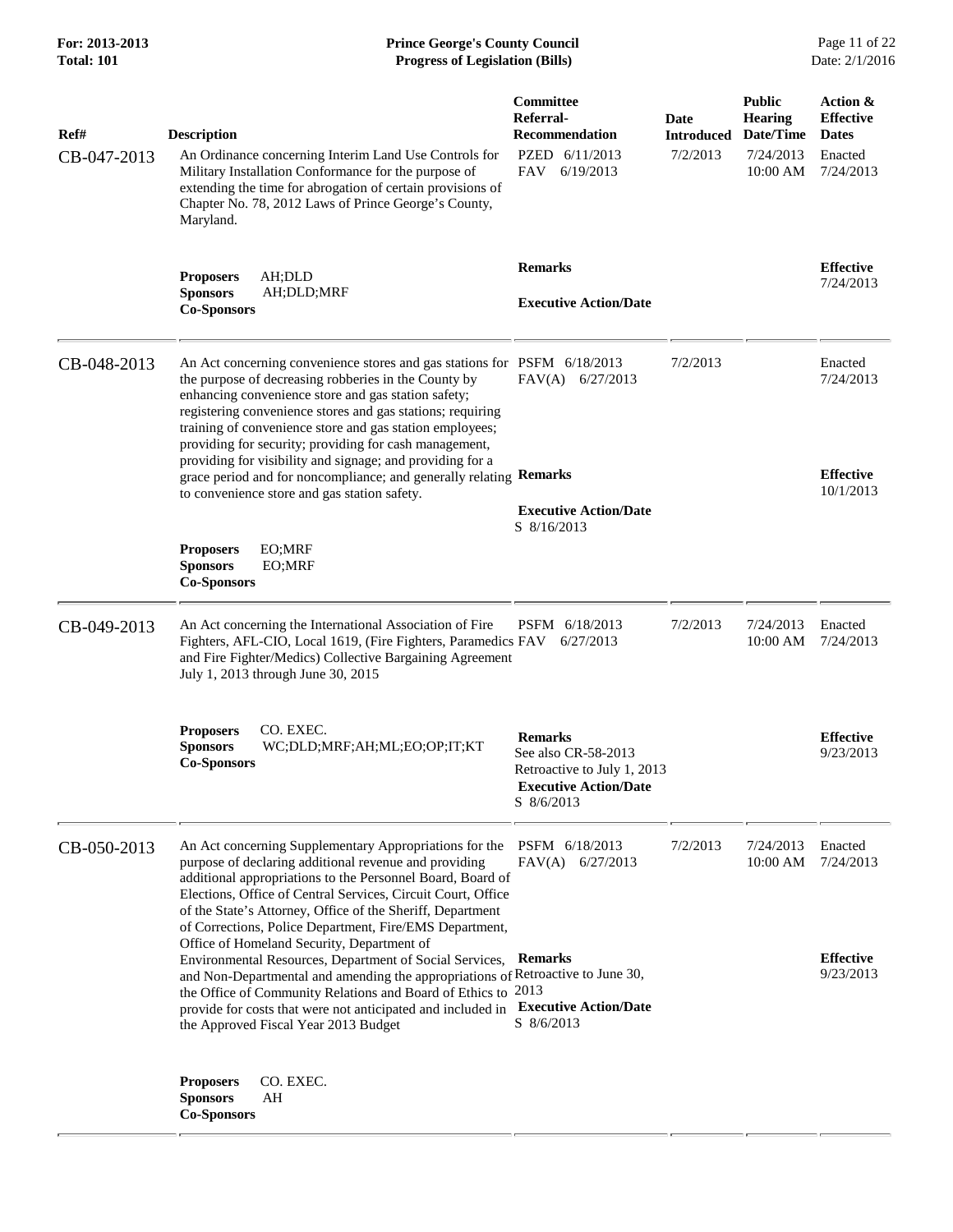| For: 2013-2013<br><b>Total: 101</b> | <b>Prince George's County Council</b><br>Page 12 of 22<br>Date: 2/1/2016<br><b>Progress of Legislation (Bills)</b>                                                                                                                                                                                           |                                                                                                  |                           |                                              |                                              |
|-------------------------------------|--------------------------------------------------------------------------------------------------------------------------------------------------------------------------------------------------------------------------------------------------------------------------------------------------------------|--------------------------------------------------------------------------------------------------|---------------------------|----------------------------------------------|----------------------------------------------|
| Ref#<br>CB-051-2013                 | <b>Description</b><br>An Ordinance prohibiting day care centers for children in<br>the C-S-C Zone, and providing for amortization by July 1,<br>2018.                                                                                                                                                        | Committee<br>Referral-<br>Recommendation<br>PZED 6/18/2013                                       | Date<br><b>Introduced</b> | <b>Public</b><br><b>Hearing</b><br>Date/Time | Action &<br><b>Effective</b><br><b>Dates</b> |
|                                     | AH<br><b>Proposers</b><br><b>Sponsors</b><br><b>Co-Sponsors</b>                                                                                                                                                                                                                                              | <b>Remarks</b><br><b>Executive Action/Date</b>                                                   |                           |                                              | <b>Effective</b>                             |
| CB-052-2013                         | An Act requiring training of convenience store employees PSFM 6/18/2013<br>and gas station employees; providing for security;<br>providing for cash management; providing for visibility<br>and signage; and providing for a grace period and for<br>noncompliance.                                          |                                                                                                  |                           |                                              | <b>Effective</b>                             |
|                                     |                                                                                                                                                                                                                                                                                                              | <b>Remarks</b>                                                                                   |                           |                                              |                                              |
|                                     | <b>Proposers</b><br>EO;MRF<br><b>Sponsors</b><br><b>Co-Sponsors</b>                                                                                                                                                                                                                                          | <b>Executive Action/Date</b>                                                                     |                           |                                              |                                              |
| CB-053-2013                         | An Act concerning the Issuance of Special Obligation Tax PSFM 6/18/2013<br>Increment Bonds in the aggregate principal amount not to FAV 6/27/2013<br>exceed \$11,100,000 for the acquisition of certain<br>infrastructure improvements relating to the Town Center at<br>Camp Springs Development District   |                                                                                                  | 7/2/2013                  | 7/24/2013<br>10:00 AM                        | Enacted<br>7/24/2013                         |
|                                     | <b>Proposers</b><br><b>MRF</b><br><b>Sponsors</b><br>MRF;AH;WC;DLD;ML;OP;IT;KT<br><b>Co-Sponsors</b>                                                                                                                                                                                                         | <b>Remarks</b><br><b>Executive Action/Date</b><br>S 8/6/2013                                     |                           |                                              | <b>Effective</b><br>9/23/2013                |
| CB-054-2013                         | An Act amending Subtitle 2, Division 12, Section 2-203,<br>Conciliation Procedure of the Prince George's County<br>Code                                                                                                                                                                                      |                                                                                                  |                           |                                              |                                              |
|                                     | CO. EXEC.<br><b>Proposers</b><br><b>Sponsors</b><br><b>Co-Sponsors</b>                                                                                                                                                                                                                                       | <b>Remarks</b><br><b>WITHDRAWN BY</b><br><b>COUNTY EXECUTIVE</b><br><b>Executive Action/Date</b> |                           |                                              | <b>Effective</b>                             |
| CB-055-2013                         | An Act concerning the Green Business Advisory<br>Committee for the purpose of establishing a Green<br>Business Advisory Committee, setting forth the<br>appointment and membership requirements, purpose and<br>function, and generally relating to green business<br>development in Prince George's County. | THE 7/2/2013<br>9/19/2013<br>FAV                                                                 | 9/24/2013                 | 10/22/2013 Enacted                           | 10:00 AM 10/22/2013                          |
|                                     |                                                                                                                                                                                                                                                                                                              | <b>Remarks</b>                                                                                   |                           |                                              | <b>Effective</b>                             |
|                                     | EO<br><b>Proposers</b><br><b>Sponsors</b><br>EO;ML;MRF;OP;DLD;IT<br><b>Co-Sponsors</b>                                                                                                                                                                                                                       | <b>Executive Action/Date</b><br>S 11/1/2013                                                      |                           |                                              | 12/17/2013                                   |
|                                     |                                                                                                                                                                                                                                                                                                              |                                                                                                  |                           |                                              |                                              |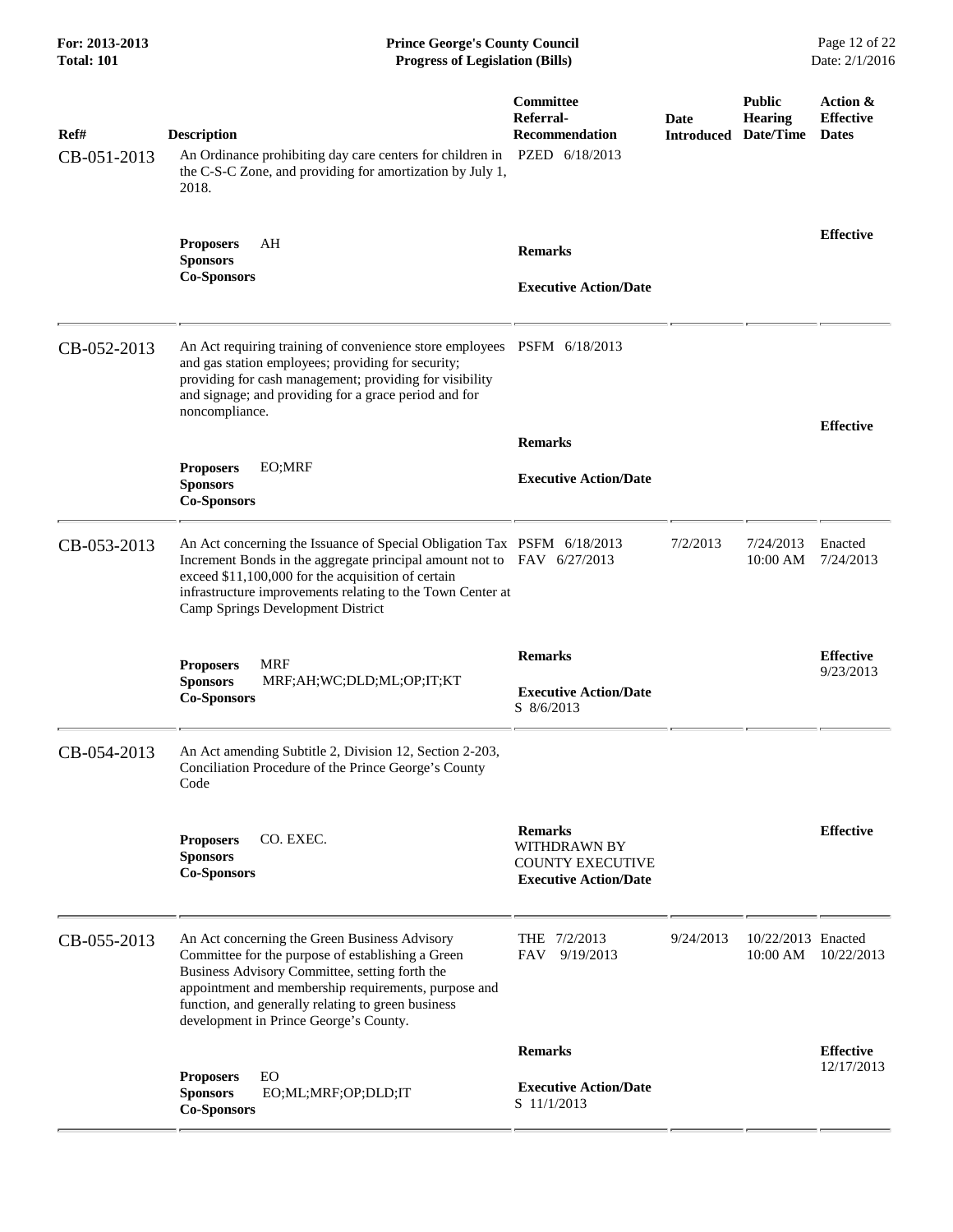| Ref#<br>CB-056-2013 | <b>Description</b><br>An Act concerning the Green Business Real and Personal<br>Property Tax Credit for the purpose of establishing a tax<br>credit for real and personal property used for green<br>business and products, and generally relating to green<br>business development in Prince George's County. | Committee<br>Referral-<br><b>Recommendation</b><br>THE 7/2/2013<br>FAV 9/19/2013                  | Date<br><b>Introduced</b><br>9/24/2013 | <b>Public</b><br><b>Hearing</b><br>Date/Time<br>10/22/2013 Enacted<br>9:00 AM | Action &<br><b>Effective</b><br><b>Dates</b><br>10/22/2013 |
|---------------------|----------------------------------------------------------------------------------------------------------------------------------------------------------------------------------------------------------------------------------------------------------------------------------------------------------------|---------------------------------------------------------------------------------------------------|----------------------------------------|-------------------------------------------------------------------------------|------------------------------------------------------------|
|                     | EO<br><b>Proposers</b><br><b>Sponsors</b><br>EO;MRF;ML;IT;DLD<br><b>Co-Sponsors</b>                                                                                                                                                                                                                            | <b>Remarks</b><br><b>Executive Action/Date</b><br>S 11/1/2013                                     |                                        |                                                                               | <b>Effective</b><br>12/17/2013                             |
| CB-057-2013         | An Ordinance concerning Density Bonus Programs in the PZED 7/9/2013<br>M-X-T Zone for the purpose of authorizing the approval<br>of density bonus programs in the M-X-T Zone under<br>certain circumstances                                                                                                    |                                                                                                   |                                        |                                                                               |                                                            |
|                     | <b>Proposers</b><br>EO;ML;MRF;DLD<br><b>Sponsors</b><br><b>Co-Sponsors</b>                                                                                                                                                                                                                                     | <b>Remarks</b><br><b>Executive Action/Date</b>                                                    |                                        |                                                                               | <b>Effective</b>                                           |
| CB-058-2013         | An Ordinance concerning private schools for the purpose<br>of allowing private schools in the C-O Zone under certain $FAV(A)$ 7/17/2013<br>circumstances.                                                                                                                                                      | PZED 7/9/2013                                                                                     | 7/24/2013                              | 9/10/2013<br>10:00 AM                                                         | Enacted<br>9/10/2013                                       |
|                     | IT;DLD<br><b>Proposers</b><br>IT;DLD<br><b>Sponsors</b><br><b>Co-Sponsors</b>                                                                                                                                                                                                                                  | <b>Remarks</b><br><b>Executive Action/Date</b>                                                    |                                        |                                                                               | <b>Effective</b><br>10/28/2013                             |
| CB-059-2013         | An Act amending the County public nuisance provisions to THE 7/9/2013<br>include certain residential properties, adding additional<br>grounds constituting a public nuisance and generally<br>relating to public nuisances in Prince George's County                                                           | FAV(A) 10/21/2013                                                                                 |                                        | 10/22/2013 11/19/2013 Enacted                                                 | 10:00 AM 11/19/2013                                        |
|                     | <b>OP</b><br><b>Proposers</b><br><b>Sponsors</b><br>OP;MRF;AH;DLD;IT<br><b>Co-Sponsors</b>                                                                                                                                                                                                                     | <b>Remarks</b><br><b>Executive Action/Date</b><br>S 12/4/2013                                     |                                        |                                                                               | <b>Effective</b><br>1/21/2014                              |
| CB-060-2013         | An Act concerning Supplementary Appropriations in the<br>Approved Fiscal Year 2013 Capital Budget for the<br>purpose of providing supplementary appropriations to the<br>Contingency Appropriation, County Building Renovations<br>II and Emergency Command Center capital projects                            | PSFM 7/16/2013<br>FAV(A) 10/17/2013                                                               |                                        | 10/22/2013 11/19/2013 Enacted<br>10:00 AM                                     | 11/19/2013                                                 |
|                     | CO. EXEC.<br><b>Proposers</b><br><b>Sponsors</b><br>AH<br><b>Co-Sponsors</b>                                                                                                                                                                                                                                   | <b>Remarks</b><br>Retroactive to June 30,<br>2013.<br><b>Executive Action/Date</b><br>S 12/4/2013 |                                        |                                                                               | <b>Effective</b><br>1/21/2014                              |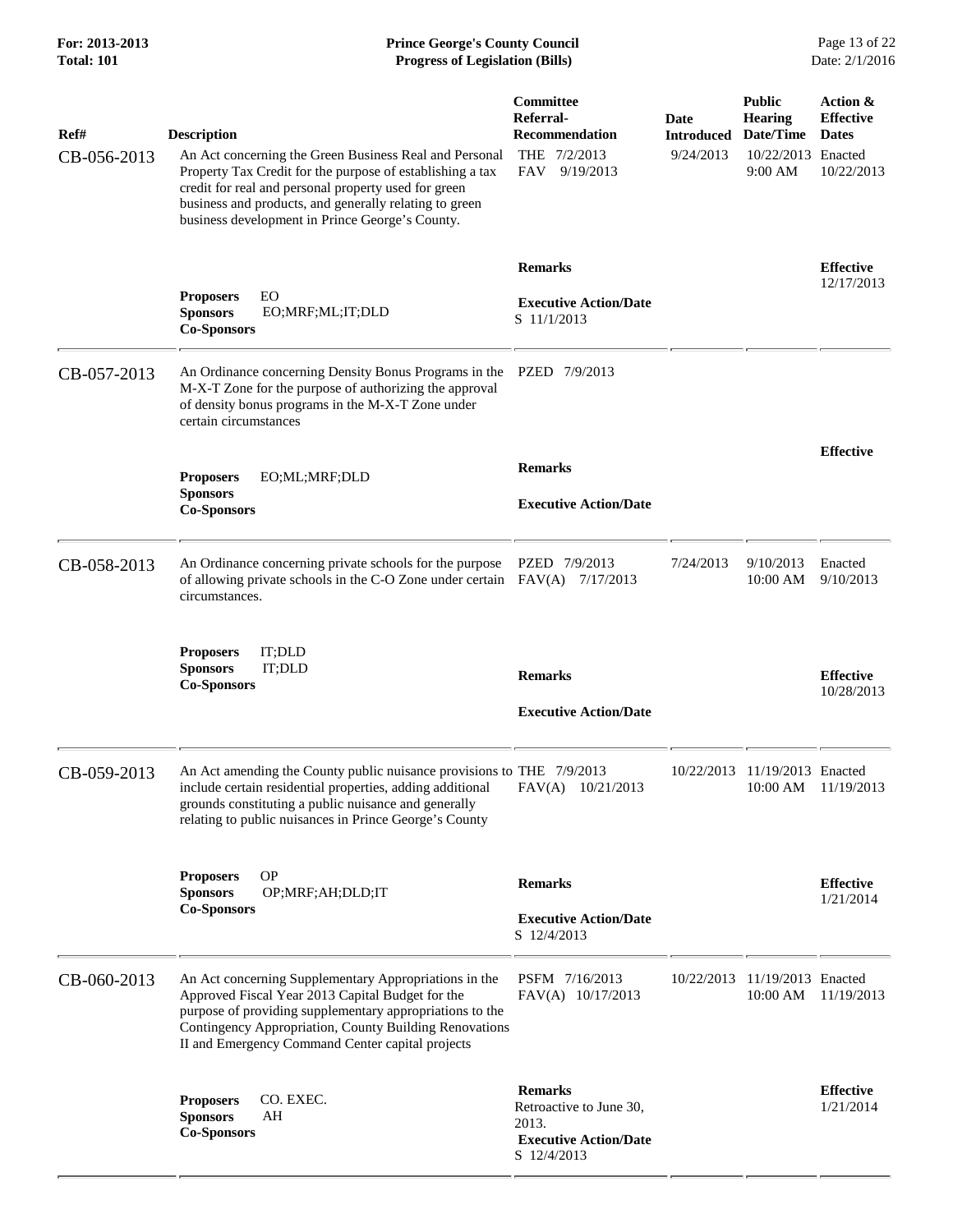| For: 2013-2013<br><b>Total: 101</b> | <b>Prince George's County Council</b><br><b>Progress of Legislation (Bills)</b>                                                                                                                                                                                                                                                          |                                                        |                           |                                              | Page 14 of 22<br>Date: 2/1/2016                                           |
|-------------------------------------|------------------------------------------------------------------------------------------------------------------------------------------------------------------------------------------------------------------------------------------------------------------------------------------------------------------------------------------|--------------------------------------------------------|---------------------------|----------------------------------------------|---------------------------------------------------------------------------|
| Ref#                                | <b>Description</b>                                                                                                                                                                                                                                                                                                                       | <b>Committee</b><br>Referral-<br><b>Recommendation</b> | Date<br><b>Introduced</b> | <b>Public</b><br><b>Hearing</b><br>Date/Time | Action &<br><b>Effective</b><br><b>Dates</b>                              |
| CB-061-2013                         | An Ordinance concerning the M-X-T Zone for the purpose PZED 7/16/2013<br>of extending the time for abrogation of certain provisions<br>of Section 27-547(b) of the Zoning Ordinance.                                                                                                                                                     | $FAV(A)$ 9/18/2013                                     | 10/1/2013                 | 11/12/2013 Enacted<br>1:30 PM                | 11/12/2013                                                                |
|                                     | <b>Proposers</b><br><b>DLD</b><br>DLD;AH;IT;WC;MRF<br><b>Sponsors</b><br><b>Co-Sponsors</b>                                                                                                                                                                                                                                              | <b>Remarks</b>                                         |                           |                                              | <b>Effective</b><br>11/12/2013                                            |
|                                     |                                                                                                                                                                                                                                                                                                                                          | <b>Executive Action/Date</b>                           |                           |                                              |                                                                           |
| CB-062-2013                         | An Ordinance concerning industrial uses and the I-2 Zone PZED 7/24/2013<br>for the purpose of defining ferrous metal recycling,<br>amending certain industrial use definitions to clarify that<br>ferrous metal recycling is not included, and permitting the<br>use in the I-2 Zone under certain circumstances.                        |                                                        |                           |                                              |                                                                           |
|                                     |                                                                                                                                                                                                                                                                                                                                          | <b>Remarks</b>                                         |                           |                                              |                                                                           |
|                                     | <b>DLD</b><br><b>Proposers</b><br><b>Sponsors</b><br><b>Co-Sponsors</b>                                                                                                                                                                                                                                                                  | <b>Executive Action/Date</b>                           |                           |                                              |                                                                           |
| CB-063-2013                         | An Act requiring signage at County facilities denoting that HEHS 7/24/2013<br>it is a Drug Free Zone.                                                                                                                                                                                                                                    | $FAV(A)$ 9/12/2013                                     | 9/24/2013                 |                                              | <b>Effective</b><br>Enacted<br>10/22/2013<br><b>Effective</b><br>7/1/2014 |
|                                     | <b>Proposers</b><br><b>OP</b><br><b>Sponsors</b><br>OP;DLD;MRF;AH;ML;EO;IT;KT<br><b>Co-Sponsors</b>                                                                                                                                                                                                                                      | <b>Remarks</b>                                         |                           |                                              |                                                                           |
|                                     |                                                                                                                                                                                                                                                                                                                                          | <b>Executive Action/Date</b><br>S 11/1/2013            |                           |                                              |                                                                           |
| CB-064-2013                         | An Ordinance concerning repeal of Section 27-113 of the<br>Zoning Ordinance of Prince George's County, Maryland,<br>for the purpose of repealing Section 27-113 of the Zoning<br>Ordinance of Prince George's County Maryland, Property<br>conveyed by the United States of America or by the State<br>of Maryland                       | PZED 9/10/2013                                         |                           |                                              | <b>Effective</b>                                                          |
|                                     |                                                                                                                                                                                                                                                                                                                                          | <b>Remarks</b>                                         |                           |                                              |                                                                           |
|                                     | <b>MRF</b><br><b>Proposers</b><br><b>Sponsors</b><br><b>Co-Sponsors</b>                                                                                                                                                                                                                                                                  | <b>Executive Action/Date</b>                           |                           |                                              |                                                                           |
| CB-065-2013                         | An Ordinance concerning Detailed Site Plan and Specific<br>Design Plan applications for the purpose of clarifying the<br>requirements for the Planning Board to refer Detailed Site<br>Plan and Specific Design Plan applications to the Prince<br>George's County Police Department and the Prince<br>George's County Health Department | PZED 9/10/2013<br>FAV 10/2/2013                        | 10/15/2013                | 11/19/2013 Enacted<br>10:00 AM               | 11/19/2013                                                                |
|                                     |                                                                                                                                                                                                                                                                                                                                          | <b>Remarks</b>                                         |                           |                                              | <b>Effective</b><br>1/6/2014                                              |
|                                     | MRF;IT<br><b>Proposers</b><br><b>Sponsors</b><br>MRF;IT;ML;EO;KT;OP;DLD<br><b>Co-Sponsors</b>                                                                                                                                                                                                                                            | <b>Executive Action/Date</b>                           |                           |                                              |                                                                           |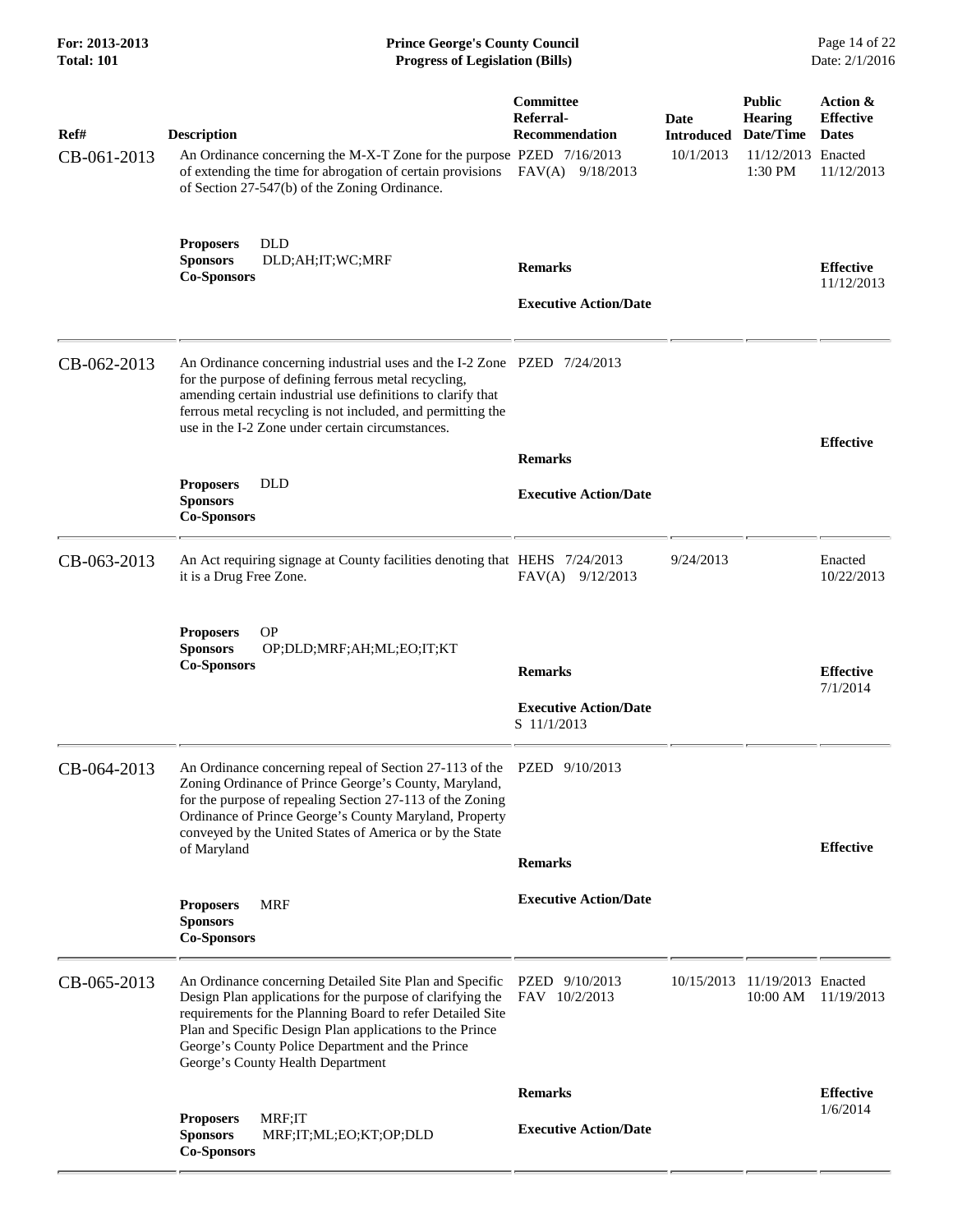| For: 2013-2013<br><b>Total: 101</b> | <b>Prince George's County Council</b><br><b>Progress of Legislation (Bills)</b>                                                                                                                                                                                           |                                                                                                                          |                                        |                                                                                | Page 15 of 22<br>Date: 2/1/2016                            |
|-------------------------------------|---------------------------------------------------------------------------------------------------------------------------------------------------------------------------------------------------------------------------------------------------------------------------|--------------------------------------------------------------------------------------------------------------------------|----------------------------------------|--------------------------------------------------------------------------------|------------------------------------------------------------|
| Ref#<br>CB-066-2013                 | <b>Description</b><br>An Act establishing the homestead property tax credit for<br>the County property tax for the taxable year beginning<br>July 1, 2014, as required by State law                                                                                       | Committee<br>Referral-<br><b>Recommendation</b><br>PSFM 9/10/2013<br>FAV 9/26/2013                                       | Date<br><b>Introduced</b><br>10/1/2013 | <b>Public</b><br><b>Hearing</b><br>Date/Time<br>10/29/2013 Enacted<br>10:00 AM | Action &<br><b>Effective</b><br><b>Dates</b><br>10/29/2013 |
|                                     | <b>Proposers</b><br>CO. EXEC.<br><b>Sponsors</b><br>DLD;ML;MRF;AH<br><b>Co-Sponsors</b>                                                                                                                                                                                   | <b>Remarks</b><br><b>Executive Action/Date</b><br>S 11/1/2013                                                            |                                        |                                                                                | <b>Effective</b><br>12/17/2013                             |
| CB-067-2013                         | An Ordinance concerning the R-55 Zone for the purpose<br>of amending the minimum net lot area in the R-55 Zone<br>under certain circumstances.                                                                                                                            | PZED 9/10/2013<br>FAV<br>9/18/2013                                                                                       | 9/10/2013                              | 10/1/2013<br>10:00 AM                                                          |                                                            |
|                                     | IT<br><b>Proposers</b><br><b>Sponsors</b><br>IT; DLD; MRF; AH; ML; OP<br><b>Co-Sponsors</b>                                                                                                                                                                               | <b>Remarks</b><br><b>Executive Action/Date</b>                                                                           |                                        |                                                                                | <b>Effective</b>                                           |
| CB-068-2013                         | An Act concerning the Collective Bargaining Agreement<br>between Prince George's County, Maryland and the<br>Deputy Sheriff's Association of Prince George's County,<br>Inc. (Deputy Sheriffs), July 1, 2013 through June 30, 2015                                        | PSFM 9/17/2013<br>FAV 9/26/2013                                                                                          | 10/1/2013                              | 10/29/2013 Enacted<br>10:00 AM                                                 | 10/29/2013                                                 |
|                                     | CO. EXEC.<br><b>Proposers</b><br><b>Sponsors</b><br>MRF;ML;KT;EO;AH;DLD;IT;WC<br><b>Co-Sponsors</b>                                                                                                                                                                       | <b>Remarks</b><br>See also CR-95-2013.<br>Retroactive to July 1,<br>2013.<br><b>Executive Action/Date</b><br>S 11/1/2013 |                                        |                                                                                | <b>Effective</b><br>12/17/2013                             |
| CB-069-2013                         | An Act concerning the Collective Bargaining Agreement<br>between Prince George's County, Maryland and the<br>Deputy Sheriff's Association of Prince George's County,<br>Inc. (Civilian Units), July 1, 2013 through June 30, 2015                                         | FAV 9/26/2013                                                                                                            | 10/1/2013                              | 10/29/2013 Enacted<br>10:00 AM                                                 | 10/29/2013                                                 |
|                                     | CO. EXEC.<br><b>Proposers</b><br><b>Sponsors</b><br>MRF;ML;KT;EO;AH;DLD;IT;WC<br><b>Co-Sponsors</b>                                                                                                                                                                       | <b>Remarks</b><br>See also CR-96-2013<br><b>Executive Action/Date</b><br>S 11/1/2013                                     |                                        |                                                                                | <b>Effective</b><br>12/17/2013                             |
| CB-070-2013                         | A Subdivision bill concerning validity periods for<br>Preliminary Plans of Subdivision for the purpose of<br>temporarily extending the validity period of all approved<br>applications for Preliminary Plans of Subdivision with a<br>valid status as of January 1, 2013. | PZED 9/17/2013<br>FAV(A)<br>10/2/2013                                                                                    | 10/8/2013                              | 11/19/2013 Enacted<br>10:00 AM                                                 | 11/19/2013                                                 |
|                                     | <b>Proposers</b><br><b>DLD</b><br><b>Sponsors</b><br>DLD;AH;OP;IT;MRF<br><b>Co-Sponsors</b>                                                                                                                                                                               | <b>Remarks</b><br><b>Executive Action/Date</b><br>S 12/4/2013                                                            |                                        |                                                                                | <b>Effective</b><br>12/4/2013                              |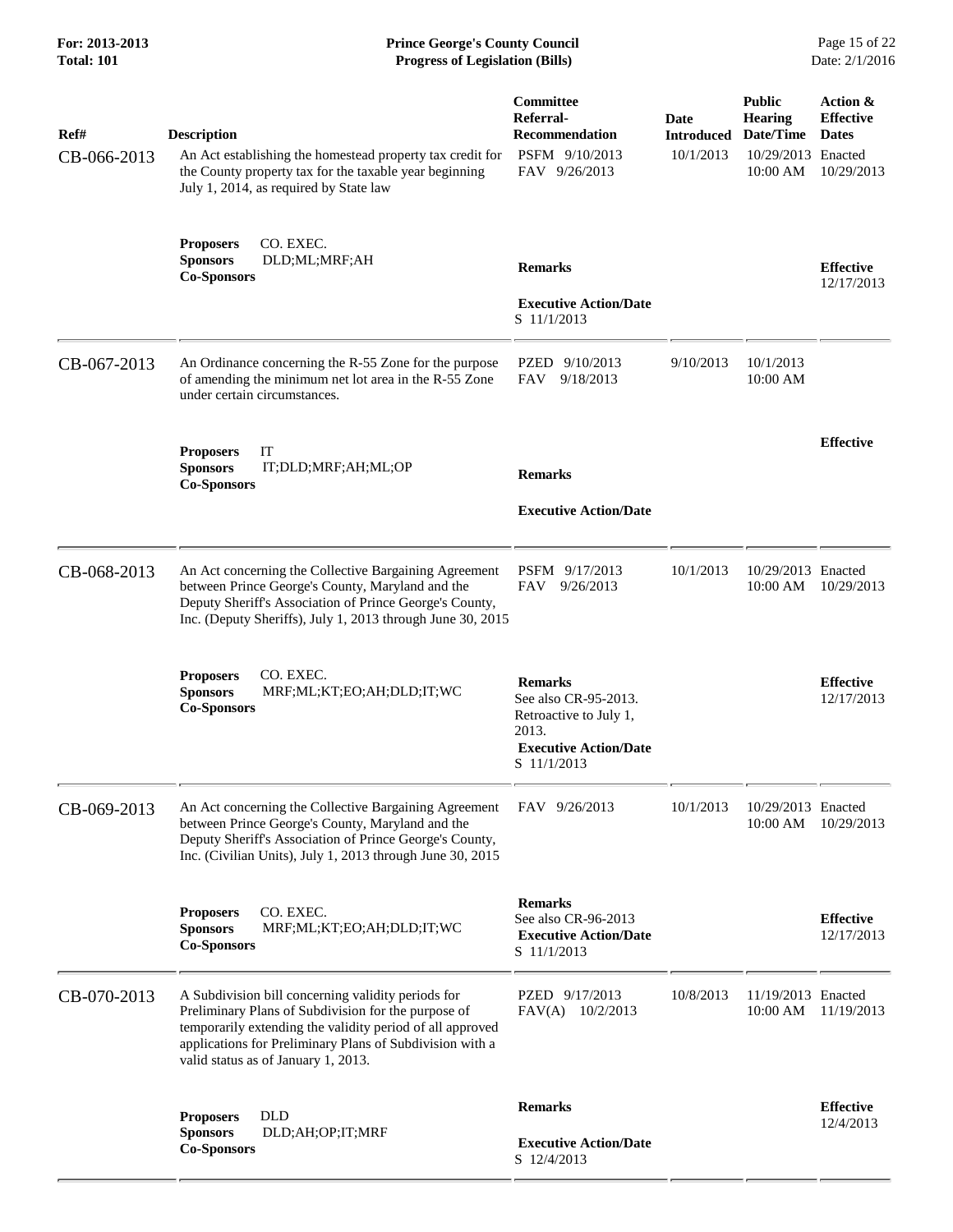## **For: 2013-2013 Prince George's County Council** Page 16 of 22<br> **Prince George's County Council** Page 16 of 22<br> **Progress of Legislation (Bills)** Date: 2/1/2016 **Total: 101 Progress of Legislation (Bills)**

| Ref#<br>CB-071-2013 | <b>Description</b><br>An Ordinance concerning validity periods for Detailed<br>Site Plans and Specific Design Plans for the purpose of<br>temporarily extending the validity period of all approved<br>applications for Detailed Site Plans and Specific Design<br>Plans with a valid status as of January 1, 2013.                                           | <b>Committee</b><br>Referral-<br><b>Recommendation</b><br>PZED 9/17/2013<br>$FAV(A)$ 10/2/2013 | Date<br><b>Introduced</b><br>10/15/2013 | <b>Public</b><br><b>Hearing</b><br>Date/Time<br>11/19/2013 Enacted<br>10:00 AM | Action &<br><b>Effective</b><br><b>Dates</b><br>11/19/2013 |
|---------------------|---------------------------------------------------------------------------------------------------------------------------------------------------------------------------------------------------------------------------------------------------------------------------------------------------------------------------------------------------------------|------------------------------------------------------------------------------------------------|-----------------------------------------|--------------------------------------------------------------------------------|------------------------------------------------------------|
|                     | <b>DLD</b><br><b>Proposers</b><br><b>Sponsors</b><br>DLD; IT; MRF<br><b>Co-Sponsors</b>                                                                                                                                                                                                                                                                       | <b>Remarks</b><br><b>Executive Action/Date</b>                                                 |                                         |                                                                                | <b>Effective</b><br>11/19/2013                             |
| CB-072-2013         | A bill for the purpose of deleting bedroom percentage<br>requirements and amending regulations for Residential<br>Revitalization.                                                                                                                                                                                                                             | PZED 9/17/2013                                                                                 |                                         |                                                                                |                                                            |
|                     | M-NCPPC<br><b>Proposers</b><br><b>Sponsors</b><br><b>Co-Sponsors</b>                                                                                                                                                                                                                                                                                          | <b>Remarks</b><br><b>Executive Action/Date</b>                                                 |                                         |                                                                                | <b>Effective</b>                                           |
| CB-073-2013         | An Act concerning residential revitalization tax credit for<br>stormwater management for the purpose of establishing a<br>residential revitalization tax credit for certain stormwater<br>management practices, setting the criteria and eligibility,<br>and generally relating to stormwater management related<br>revitalization in Prince George's County. | THE $9/17/2013$<br><b>Remarks</b>                                                              |                                         |                                                                                | <b>Effective</b>                                           |
|                     | EO<br><b>Proposers</b><br><b>Sponsors</b><br><b>Co-Sponsors</b>                                                                                                                                                                                                                                                                                               | <b>Executive Action/Date</b>                                                                   |                                         |                                                                                |                                                            |
| CB-074-2013         | An Act requiring food service facilities with five or more<br>locations within Prince George's County to provide<br>nutritional information detailing calorie count and sodium<br>content next to food items on menus and boards.                                                                                                                             | HEHS 9/17/2013                                                                                 |                                         |                                                                                |                                                            |
|                     | EO<br><b>Proposers</b><br><b>Sponsors</b><br><b>Co-Sponsors</b>                                                                                                                                                                                                                                                                                               | <b>Remarks</b><br><b>Executive Action/Date</b>                                                 |                                         |                                                                                | <b>Effective</b>                                           |
| CB-075-2013         | An Ordinance concerning Validity Periods - Detailed Site PZED 9/17/2013<br>Plans for the purpose of temporarily extending the validity FAV 10/2/2013<br>periods of certain approved Detailed Site Plan<br>applications subject to certain permitting criteria.                                                                                                |                                                                                                |                                         | 10/15/2013 11/19/2013 Enacted<br>10:00 AM                                      | 11/19/2013                                                 |
|                     | EO<br><b>Proposers</b><br><b>Sponsors</b><br>EO;ML<br><b>Co-Sponsors</b>                                                                                                                                                                                                                                                                                      | <b>Remarks</b><br><b>Executive Action/Date</b>                                                 |                                         |                                                                                | <b>Effective</b><br>11/19/2013                             |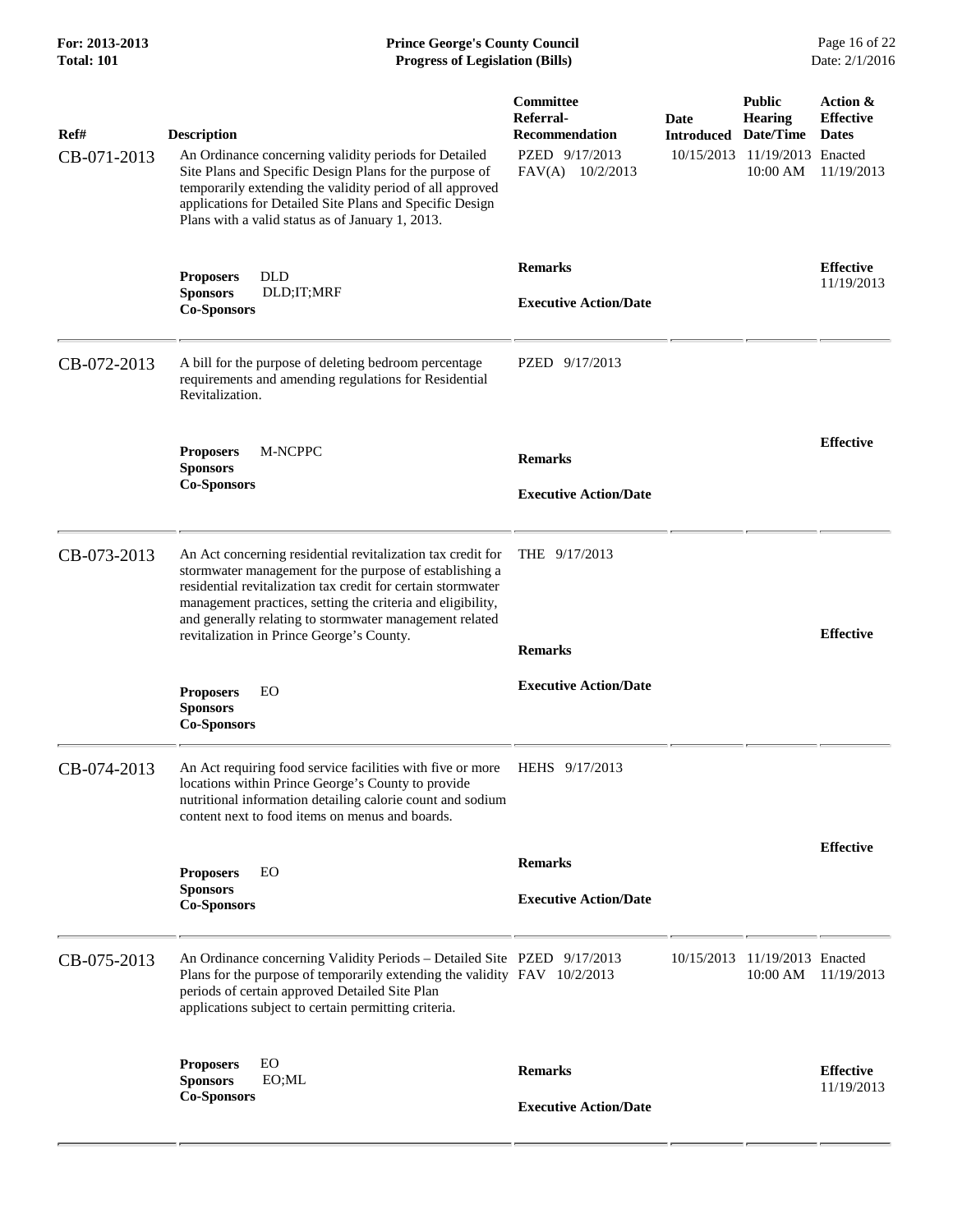| For: 2013-2013<br><b>Total: 101</b> | <b>Prince George's County Council</b><br><b>Progress of Legislation (Bills)</b>                                                                                                                                                                                                                                                          |                                                                                                |                                         |                                                                                | Page 17 of 22<br>Date: 2/1/2016                            |
|-------------------------------------|------------------------------------------------------------------------------------------------------------------------------------------------------------------------------------------------------------------------------------------------------------------------------------------------------------------------------------------|------------------------------------------------------------------------------------------------|-----------------------------------------|--------------------------------------------------------------------------------|------------------------------------------------------------|
| Ref#<br>CB-076-2013                 | <b>Description</b><br>An Ordinance for the purpose of defining Urban Farms,<br>permitting the use in the R-18 Zone under certain<br>circumstances, and providing modifications to procedural<br>requirements relating to Urban Farms.                                                                                                    | <b>Committee</b><br>Referral-<br><b>Recommendation</b><br>PZED 9/17/2013<br>$FAV(A)$ 10/2/2013 | Date<br><b>Introduced</b><br>10/22/2013 | <b>Public</b><br><b>Hearing</b><br>Date/Time<br>11/19/2013 Enacted<br>10:00 AM | Action &<br><b>Effective</b><br><b>Dates</b><br>11/19/2013 |
|                                     | AH<br><b>Proposers</b><br><b>Sponsors</b><br>AH;MRF;KT;OP;DLD;IT;EO<br><b>Co-Sponsors</b>                                                                                                                                                                                                                                                | <b>Remarks</b><br><b>Executive Action/Date</b>                                                 |                                         |                                                                                | <b>Effective</b><br>1/6/2014                               |
| CB-077-2013                         | An Act concerning neighborhood nuisance for the purpose PSFM 9/17/2013<br>of amending the County public nuisance provisions to<br>define a neighborhood nuisance, add additional grounds<br>constituting a public nuisance, allowing enforcement by<br>citation and generally relating to public nuisances in Prince<br>George's County. | FAV(A) 10/17/2013                                                                              | 10/22/2013                              | 11/19/2013 Enacted<br>10:00 AM                                                 | 11/19/2013                                                 |
|                                     |                                                                                                                                                                                                                                                                                                                                          | <b>Remarks</b>                                                                                 |                                         |                                                                                | <b>Effective</b>                                           |
|                                     | <b>Proposers</b><br>EO<br><b>Sponsors</b><br>EO;MRF;ML;KT;OP<br><b>Co-Sponsors</b>                                                                                                                                                                                                                                                       | <b>Executive Action/Date</b><br>S 12/4/2013                                                    |                                         |                                                                                | 1/21/2014                                                  |
| CB-078-2013                         | An Act concerning Local Entrepreneurship for the purpose PSFM 9/17/2013<br>of authorizing the Economic Development Incentive Fund FAV(A) 10/17/2013<br>to be used to encourage the development and sustainability<br>of locally owned and operated businesses and specifying<br>the purpose, uses, and requirements of such assistance.  |                                                                                                | 10/22/2013                              | 11/19/2013 Enacted<br>10:00 AM                                                 | 11/19/2013                                                 |
|                                     |                                                                                                                                                                                                                                                                                                                                          | <b>Remarks</b>                                                                                 |                                         |                                                                                | <b>Effective</b>                                           |
|                                     | MRF;WC;DLD;AH;IT<br><b>Proposers</b><br>MRF;DLD;AH;IT;EO;ML;KT;OP<br><b>Sponsors</b><br><b>Co-Sponsors</b>                                                                                                                                                                                                                               | <b>Executive Action/Date</b><br>S 12/4/2013                                                    |                                         |                                                                                | 1/21/2014                                                  |
| CB-079-2013                         | An Act concerning Stormwater Management Incentives for THE 9/17/2013<br>the purpose of establishing redevelopment incentives for<br>certain stormwater management practices, setting the<br>criteria and eligibility, and generally relating to stormwater<br>management related revitalization in Prince George's<br>County             | FAV 10/21/2013                                                                                 |                                         | 10/22/2013 11/19/2013 Enacted<br>10:00 AM                                      | 11/19/2013                                                 |
|                                     |                                                                                                                                                                                                                                                                                                                                          | <b>Remarks</b>                                                                                 |                                         |                                                                                | <b>Effective</b>                                           |
|                                     | <b>Proposers</b><br>EO<br>EO;MRF;ML;OP;DLD;IT<br><b>Sponsors</b><br><b>Co-Sponsors</b>                                                                                                                                                                                                                                                   | <b>Executive Action/Date</b><br>S 12/4/2013                                                    |                                         |                                                                                | 1/21/2014                                                  |
| CB-080-2013                         | An Ordinance concerning the C-O Zone for the purpose of PZED 9/17/2013<br>permitting townhouses in the C-O Zone under certain<br>circumstances                                                                                                                                                                                           | FAV 10/2/2013                                                                                  | 10/15/2013                              | 11/19/2013 Enacted<br>10:00 AM                                                 | 11/19/2013                                                 |
|                                     | EO<br><b>Proposers</b><br><b>Sponsors</b><br>EO<br><b>Co-Sponsors</b>                                                                                                                                                                                                                                                                    | <b>Remarks</b>                                                                                 |                                         |                                                                                | <b>Effective</b><br>11/19/2013                             |
|                                     |                                                                                                                                                                                                                                                                                                                                          | <b>Executive Action/Date</b>                                                                   |                                         |                                                                                |                                                            |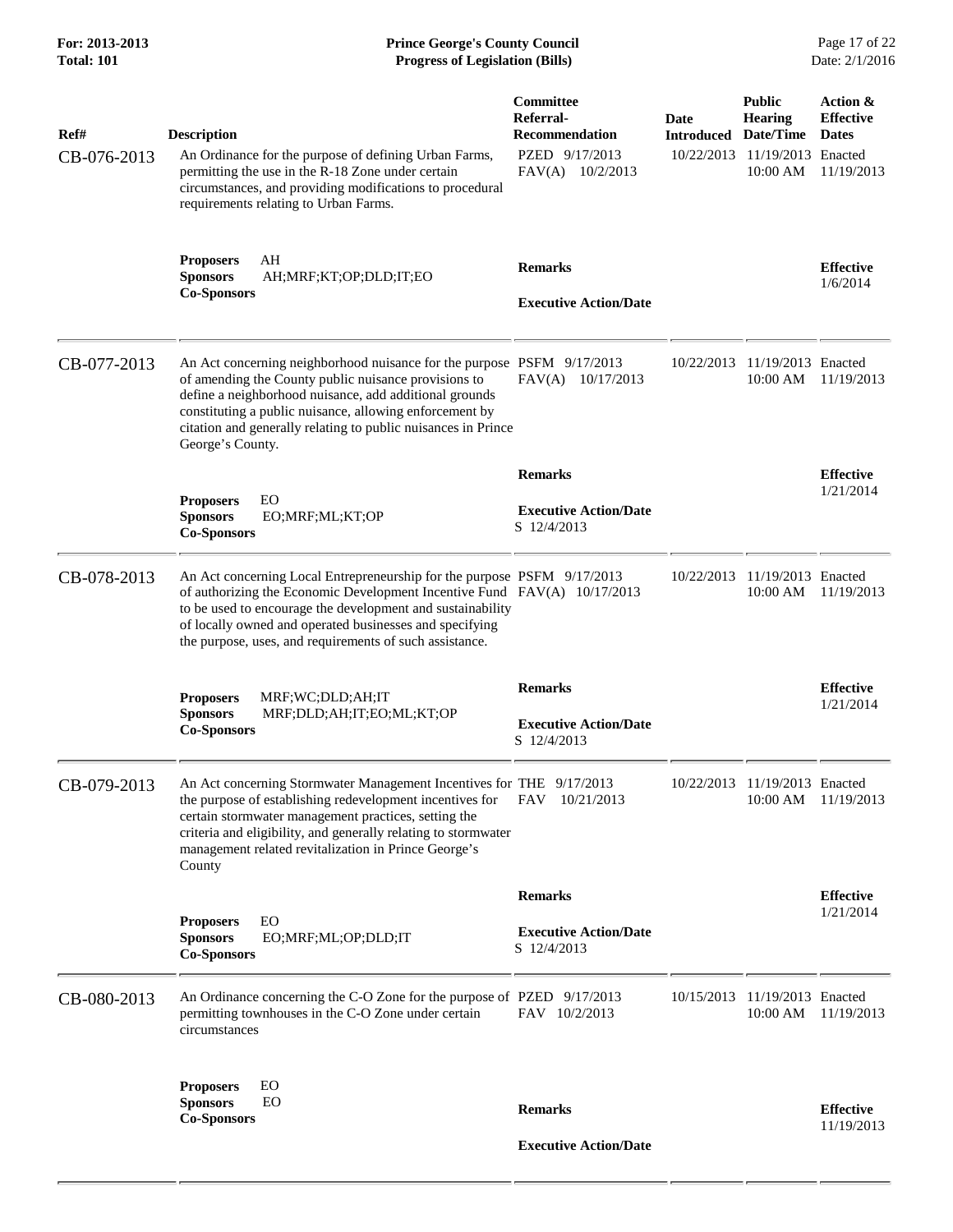| For: 2013-2013<br><b>Total: 101</b> | <b>Prince George's County Council</b><br><b>Progress of Legislation (Bills)</b>                                                                                                                                                                                                                                                                                                                                                                                                                                                                                                                            |                                                                                                                    |                                     |                                | Page 18 of 22<br>Date: 2/1/2016                                  |
|-------------------------------------|------------------------------------------------------------------------------------------------------------------------------------------------------------------------------------------------------------------------------------------------------------------------------------------------------------------------------------------------------------------------------------------------------------------------------------------------------------------------------------------------------------------------------------------------------------------------------------------------------------|--------------------------------------------------------------------------------------------------------------------|-------------------------------------|--------------------------------|------------------------------------------------------------------|
| Ref#<br>CB-081-2013                 | <b>Description</b><br>An Act concerning construction and demolition waste<br>diversion for the purpose of adding requirements for<br>construction and demolition waste diversion as part of<br>solid waste recycling, establishing procedures and<br>regulations and generally relating to construction and<br>demolition waste diversion in Prince George's County.                                                                                                                                                                                                                                       | Committee<br>Referral-<br><b>Recommendation</b><br>THE 9/24/2013<br><b>Remarks</b>                                 | Date<br><b>Introduced Date/Time</b> | <b>Public</b><br>Hearing       | Action &<br><b>Effective</b><br><b>Dates</b><br><b>Effective</b> |
|                                     | МL<br><b>Proposers</b><br><b>Sponsors</b><br><b>Co-Sponsors</b>                                                                                                                                                                                                                                                                                                                                                                                                                                                                                                                                            | <b>Executive Action/Date</b>                                                                                       |                                     |                                |                                                                  |
| CB-082-2013                         | An Act concerning the repeal of prohibition of the sale,<br>offer or distribution of certain cigar and cigar products in<br>quantities fewer than packages of five.                                                                                                                                                                                                                                                                                                                                                                                                                                        | HEHS 9/24/2013<br>FAV<br>10/10/2013                                                                                | 10/15/2013                          | 11/5/2013<br>10:00 AM          | Enacted<br>11/5/2013                                             |
|                                     | AH<br><b>Proposers</b><br><b>Sponsors</b><br>OP;MRF;DLD<br><b>Co-Sponsors</b>                                                                                                                                                                                                                                                                                                                                                                                                                                                                                                                              | <b>Remarks</b><br><b>Executive Action/Date</b><br>S 11/22/2013                                                     |                                     |                                | <b>Effective</b><br>1/6/2014                                     |
| CB-083-2013                         | An Act concerning Clean Renewable Energy Technology<br>in Public Buildings for the purpose of requiring clean<br>renewable energy technology in the construction or major<br>renovation of public buildings; defining clean renewable<br>energy technology; providing for a clean renewable energy<br>technology project feasibility assessment by the<br>Purchasing Agent; establishing a Clean Renewable Energy<br>Fund; specifying the purposes and uses of the Fund;<br>providing for the financing and administration of the Fund;<br>and generally relating to clean renewable energy<br>technology. | PSFM 9/24/2013<br>NR(A) 10/17/2013<br><b>Remarks</b><br><b>Executive Action/Date</b><br>S 12/4/2013                | 10/22/2013                          | 11/19/2013 Enacted<br>10:00 AM | 11/19/2013<br><b>Effective</b><br>1/21/2014                      |
|                                     | <b>Proposers</b><br>ML<br>ML;MRF;KT;EO;DLD<br><b>Sponsors</b><br><b>Co-Sponsors</b>                                                                                                                                                                                                                                                                                                                                                                                                                                                                                                                        |                                                                                                                    |                                     |                                |                                                                  |
| CB-084-2013                         | An Act concerning the Collective Bargaining Agreement<br>between Prince George's County, Maryland and the Prince FAV 10/3/2013<br>George's Correctional Officers' Association, Inc. (Civilian<br>Unit) for the period July 1, 2013 through June 30, 2015                                                                                                                                                                                                                                                                                                                                                   | PSFM 9/24/2013                                                                                                     | 10/8/2013                           | 11/5/2013<br>10:00 AM          | Enacted<br>11/5/2013                                             |
|                                     | CO. EXEC.<br><b>Proposers</b><br>WC;DLD;MRF;AH;ML;EO;OP;IT;KT<br><b>Sponsors</b><br><b>Co-Sponsors</b>                                                                                                                                                                                                                                                                                                                                                                                                                                                                                                     | <b>Remarks</b><br>See also CR-105-2013;<br>Retroactive to 7/1/2013<br><b>Executive Action/Date</b><br>S 11/22/2013 |                                     |                                | <b>Effective</b><br>1/6/2014                                     |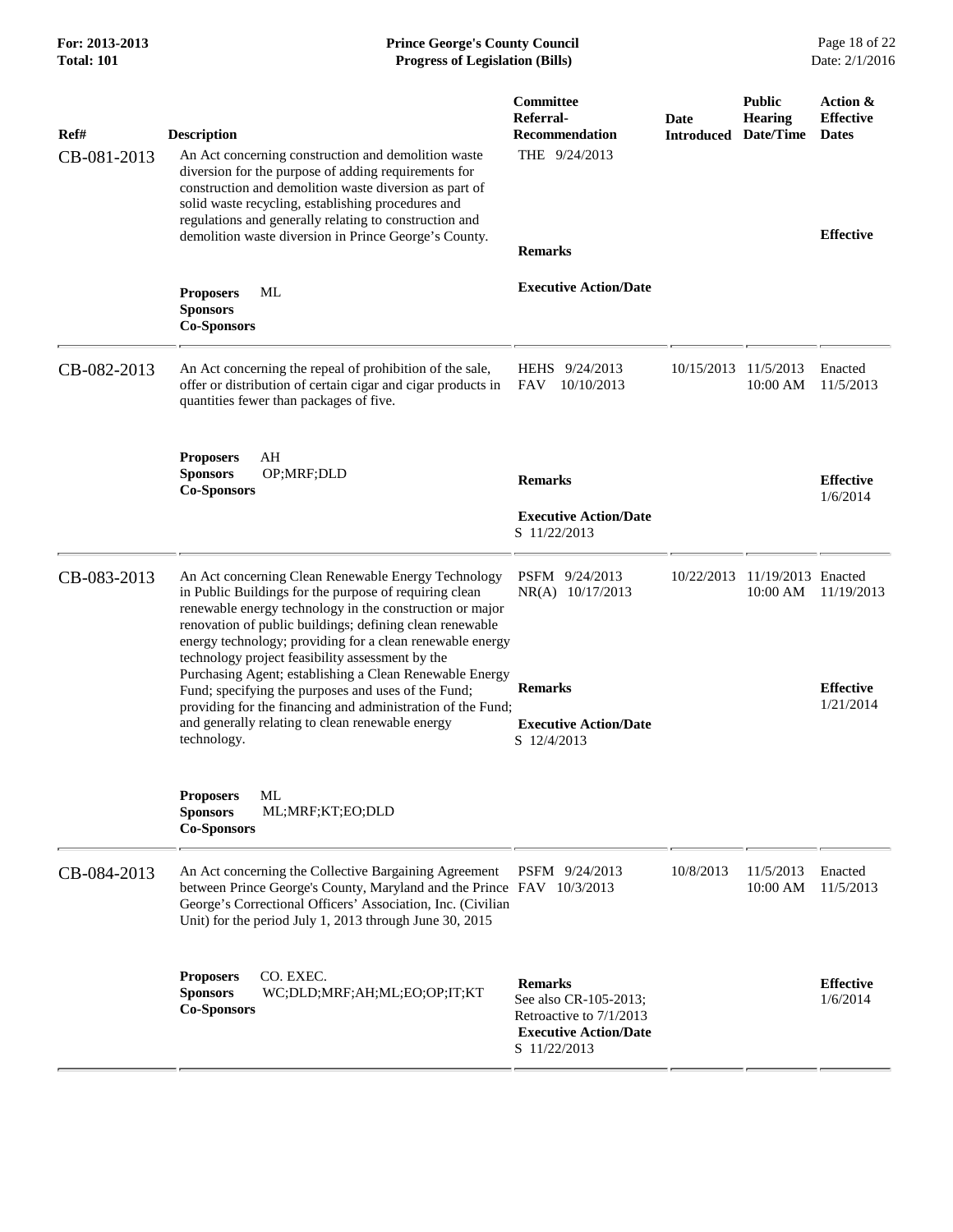| For: 2013-2013<br><b>Total: 101</b> | <b>Prince George's County Council</b><br><b>Progress of Legislation (Bills)</b>                                                                                                                                                                                                           |                                                                                                                     |                                               |                                                                       | Page 19 of 22<br>Date: 2/1/2016                                      |
|-------------------------------------|-------------------------------------------------------------------------------------------------------------------------------------------------------------------------------------------------------------------------------------------------------------------------------------------|---------------------------------------------------------------------------------------------------------------------|-----------------------------------------------|-----------------------------------------------------------------------|----------------------------------------------------------------------|
| Ref#<br>CB-085-2013                 | <b>Description</b><br>An Act concerning the Collective Bargaining Agreement<br>between Prince George's County, Maryland and the Prince FAV 10/3/2013<br>George's Correctional Officers' Association, Inc.<br>(Correctional Officers) for the period July 1, 2013 through<br>June 30, 2015 | Committee<br>Referral-<br><b>Recommendation</b><br>PSFM 9/24/2013                                                   | <b>Date</b><br><b>Introduced</b><br>10/8/2013 | <b>Public</b><br><b>Hearing</b><br>Date/Time<br>11/5/2013<br>10:00 AM | Action &<br><b>Effective</b><br><b>Dates</b><br>Enacted<br>11/5/2013 |
|                                     | CO. EXEC.<br><b>Proposers</b><br><b>Sponsors</b><br>WC;DLD;MRF;AH;ML;EO;OP;IT;KT<br><b>Co-Sponsors</b>                                                                                                                                                                                    | <b>Remarks</b><br>See also CR-106-2013;<br>Retroactive to 7/1/2013.<br><b>Executive Action/Date</b><br>S 11/22/2013 |                                               |                                                                       | <b>Effective</b><br>1/6/2014                                         |
| CB-086-2013                         | An Act concerning cluster subdivisions for the purpose of PZED 9/24/2013<br>amending the requirements for cluster subdivisions to<br>allow the development of a church under certain<br>circumstances.                                                                                    | FAV 10/2/2013                                                                                                       | 10/8/2013                                     |                                                                       | Enacted<br>11/19/2013                                                |
|                                     | ML<br><b>Proposers</b><br><b>Sponsors</b><br>ML;AH;DLD;MRF<br><b>Co-Sponsors</b>                                                                                                                                                                                                          | <b>Remarks</b><br><b>Executive Action/Date</b><br>S 12/4/2013                                                       |                                               |                                                                       | <b>Effective</b><br>1/3/2014                                         |
| CB-087-2013                         | An Act making clarifying amendments to Tree<br>Conservation Plan expiration dates and exemptions to<br>submittal requirements in order to ensure internal<br>consistency and conformance with State law.                                                                                  | PZED 9/24/2013<br>$FAV(A)$ 10/16/2013                                                                               | 10/22/2013                                    | 11/19/2013 Enacted<br>10:00 AM                                        | 11/19/2013                                                           |
|                                     | M-NCPPC<br><b>Proposers</b><br><b>Sponsors</b><br>AH<br><b>Co-Sponsors</b>                                                                                                                                                                                                                | <b>Remarks</b><br><b>Executive Action/Date</b><br>S 12/4/2013                                                       |                                               |                                                                       | <b>Effective</b><br>1/21/2014                                        |
| CB-088-2013                         | A Subdivision Bill amending the regulations on vacation<br>petitions of plats.                                                                                                                                                                                                            | PZED 9/24/2013<br>FAV(A) 10/2/2013                                                                                  | 10/8/2013                                     | 11/19/2013 Enacted<br>10:00 AM                                        | 11/19/2013                                                           |
|                                     | M-NCPPC<br><b>Proposers</b><br><b>Sponsors</b><br>AH<br><b>Co-Sponsors</b>                                                                                                                                                                                                                | <b>Remarks</b><br><b>Executive Action/Date</b><br>S 12/4/2013                                                       |                                               |                                                                       | <b>Effective</b><br>1/3/2014                                         |
| CB-089-2013                         | A Ordinance amending the Zoning Ordinance to define a<br>Table of Uses for the Mixed Use-Infill (M-U-I) Zone.                                                                                                                                                                             | PZED 9/24/2013                                                                                                      |                                               |                                                                       |                                                                      |
|                                     | <b>Proposers</b><br>M-NCPPC<br><b>Sponsors</b><br><b>Co-Sponsors</b>                                                                                                                                                                                                                      | <b>Remarks</b><br><b>Executive Action/Date</b>                                                                      |                                               |                                                                       | <b>Effective</b>                                                     |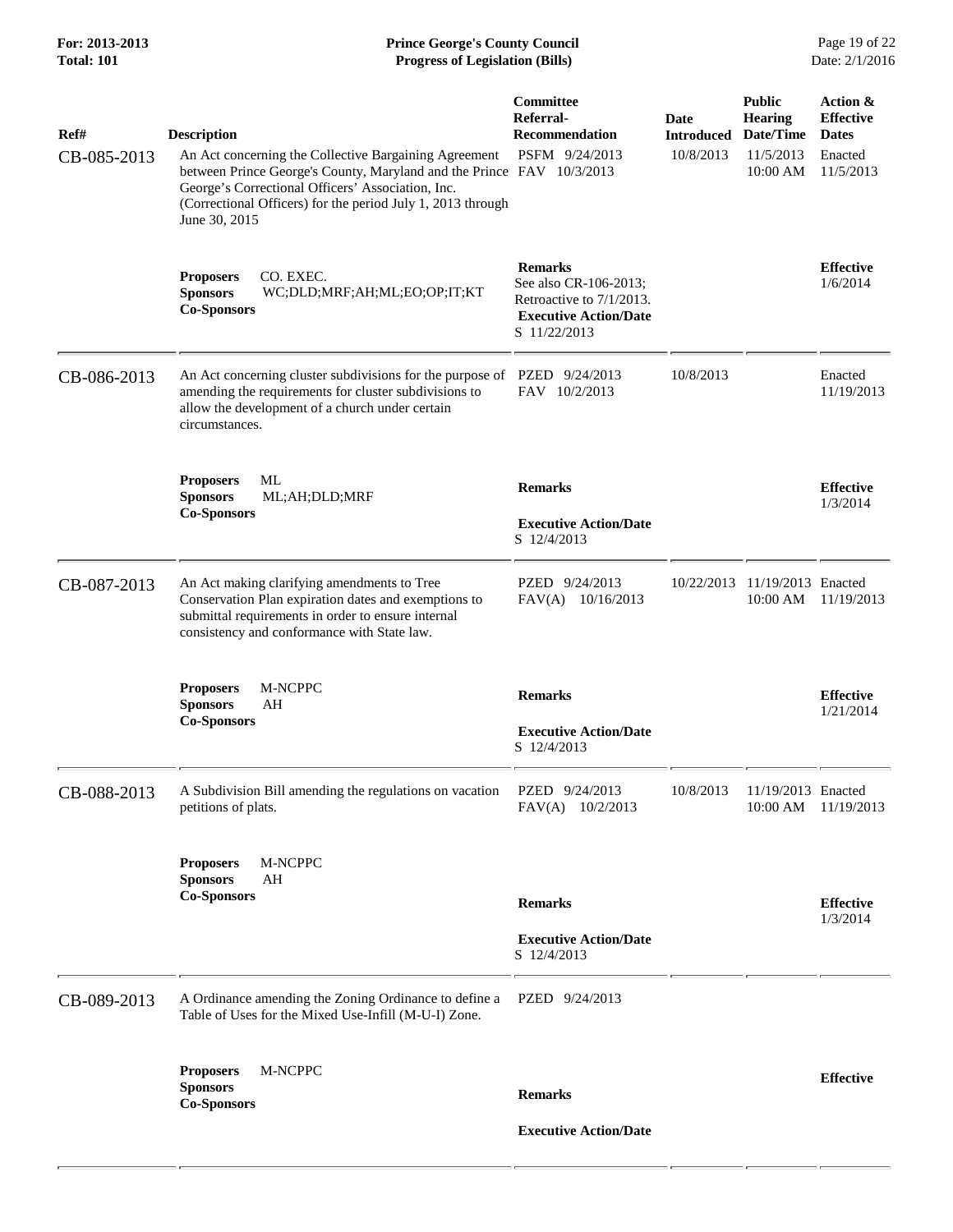| Ref#<br>CB-090-2013 | <b>Description</b><br>A Ordinance amending the M-X-T Zone development<br>regulations.                                                                                                                                       | Committee<br>Referral-<br><b>Recommendation</b><br>PZED 9/24/2013 | <b>Date</b><br><b>Introduced</b> | <b>Public</b><br><b>Hearing</b><br>Date/Time | Action &<br><b>Effective</b><br><b>Dates</b> |
|---------------------|-----------------------------------------------------------------------------------------------------------------------------------------------------------------------------------------------------------------------------|-------------------------------------------------------------------|----------------------------------|----------------------------------------------|----------------------------------------------|
|                     | M-NCPPC<br><b>Proposers</b><br><b>Sponsors</b><br><b>Co-Sponsors</b>                                                                                                                                                        | <b>Remarks</b><br><b>Executive Action/Date</b>                    |                                  |                                              | <b>Effective</b>                             |
| CB-091-2013         | An Act restricting smoking of electronic cigarettes inside<br>of public housing, senior citizen housing, and eating and<br>drinking establishments.                                                                         | HEHS 9/24/2013<br>FAV(A) 10/10/2013                               | 10/15/2013                       | 11/5/2013<br>10:00 AM                        |                                              |
|                     | <b>Proposers</b><br>IT;OP<br><b>Sponsors</b><br>IT;OP;MRF;ML;DLD<br><b>Co-Sponsors</b>                                                                                                                                      | <b>Remarks</b><br><b>Executive Action/Date</b>                    |                                  |                                              | <b>Effective</b>                             |
| CB-092-2013         | An Ordinance concerning Assisted Living Facilities for the PZED 9/24/2013<br>purpose of permitting Assisted Living Facilities in the<br>Mixed Use - Transportation Oriented) Zone under certain<br>circumstances.           |                                                                   |                                  |                                              |                                              |
|                     | <b>Proposers</b><br>IT<br><b>Sponsors</b><br><b>Co-Sponsors</b>                                                                                                                                                             | <b>Remarks</b><br><b>Executive Action/Date</b>                    |                                  |                                              | <b>Effective</b>                             |
| CB-093-2013         | An Act concerning Personnel for the purpose of allowing<br>County employees up to twenty hours of administrative<br>leave per year to volunteer in schools.                                                                 | PSFM 9/24/2013<br>FAV 10/17/2013                                  | 10/22/2013                       | 11/19/2013 Enacted<br>10:00 AM               | 11/19/2013                                   |
|                     | IT<br><b>Proposers</b><br><b>Sponsors</b><br>IT;MRF;ML;KT;EO;AH;OP;DLD<br><b>Co-Sponsors</b>                                                                                                                                | <b>Remarks</b><br><b>Executive Action/Date</b><br>S 12/4/2013     |                                  |                                              | <b>Effective</b><br>1/21/2014                |
| CB-094-2013         | An Act concerning Labor - Minimum Wage for the<br>purpose of specifying the amount of the County minimum FAV(A) 10/17/2013<br>wage that is in effect for certain periods and generally<br>relating to the payment of wages. | PSFM 10/1/2013                                                    | 10/22/2013                       | 11/19/2013 Enacted<br>10:00 AM               | 11/27/2013                                   |
|                     | AH; WC; DLD; MRF; ML; EO; OP; IT; KT<br><b>Proposers</b><br><b>Sponsors</b><br>AH;DLD;MRF;ML;EO;OP;IT;KT<br><b>Co-Sponsors</b>                                                                                              | <b>Remarks</b><br><b>Executive Action/Date</b><br>S 12/17/2013    |                                  |                                              | <b>Effective</b><br>2/3/2014                 |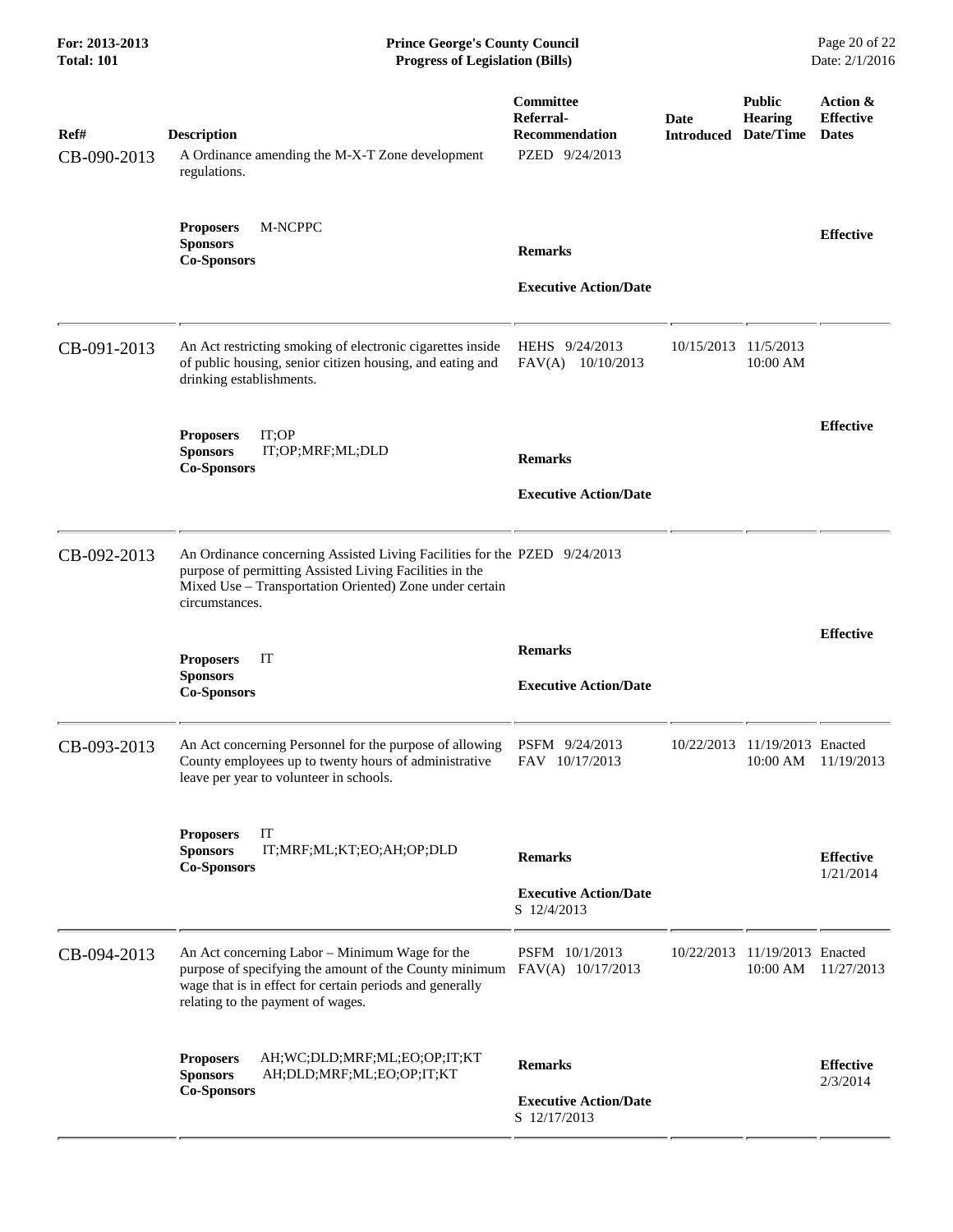**For: 2013-2013 Prince George's County Council** Page 21 of 22<br> **Prince George's County Council** Page 21 of 22<br> **Progress of Legislation (Bills)** Date: 2/1/2016 **Total: 101 Progress of Legislation (Bills)** 

| Ref#        | <b>Description</b>                                                                                                                                                                                                                                                                                                                              | Committee<br>Referral-<br>Recommendation                                                                              | Date<br><b>Introduced</b> | <b>Public</b><br><b>Hearing</b><br>Date/Time | Action &<br><b>Effective</b><br><b>Dates</b> |
|-------------|-------------------------------------------------------------------------------------------------------------------------------------------------------------------------------------------------------------------------------------------------------------------------------------------------------------------------------------------------|-----------------------------------------------------------------------------------------------------------------------|---------------------------|----------------------------------------------|----------------------------------------------|
| CB-095-2013 | An Act concerning Fraternal Order of Police, Prince<br>George's County Lodge 89, Inc., Collective Bargaining<br>Agreement covering the period July 1, 2013 through June<br>30, 2015                                                                                                                                                             | PSFM 10/8/2013<br>FAV 10/17/2013                                                                                      | 10/22/2013                | 11/19/2013 Enacted<br>10:00 AM               | 11/19/2013                                   |
|             | CO. EXEC.<br><b>Proposers</b><br><b>Sponsors</b><br>AH;DLD;MRF;ML;EO;OP;IT;KT<br><b>Co-Sponsors</b>                                                                                                                                                                                                                                             | <b>Remarks</b><br>See also CR-125-2013;<br>Retroactive to 7/1/2013.<br><b>Executive Action/Date</b><br>S 12/4/2013    |                           |                                              | <b>Effective</b><br>1/21/2014                |
| CB-096-2013 | An Act concerning Prince George's County Police<br>Civilian Employees Association Collective Bargaining<br>Agreement covering the period July 1, 2013 through June<br>30, 2015                                                                                                                                                                  | PSFM 10/8/2013<br>FAV 10/17/2013                                                                                      | 10/22/2013                | 11/19/2013 Enacted<br>$10:00$ AM             | 11/19/2013                                   |
|             | CO. EXEC.<br><b>Proposers</b><br><b>Sponsors</b><br>AH;DLD;MRF;ML;EO;OP;IT;KT<br><b>Co-Sponsors</b>                                                                                                                                                                                                                                             | <b>Remarks</b><br>See also CR-126-2013;<br>Retroactive to July 1, 2013<br><b>Executive Action/Date</b><br>S 12/4/2013 |                           |                                              | <b>Effective</b><br>1/21/2014                |
| CB-097-2013 | An Ordinance concerning Eleemosynary or Philanthropic<br>Institutions for the purpose of providing for eleemosynary<br>or philanthropic institutions as a permitted use in the O-S<br>Zone and R-80 Zone under certain circumstances, and<br>modifying certain requirements for eleemosynary or<br>philanthropic institutions in the R-80 Zone. | PZED 10/8/2013<br>FAV(A)<br>10/16/2013                                                                                | 10/22/2013                | 11/19/2013 Enacted<br>10:00 AM               | 11/19/2013                                   |
|             |                                                                                                                                                                                                                                                                                                                                                 | <b>Remarks</b>                                                                                                        |                           |                                              | <b>Effective</b><br>11/19/2013               |
|             | <b>Proposers</b><br>MRF<br><b>Sponsors</b><br>MRF;ML;KT;OP;DLD;IT<br><b>Co-Sponsors</b>                                                                                                                                                                                                                                                         | <b>Executive Action/Date</b>                                                                                          |                           |                                              |                                              |
| CB-098-2013 | An Act concerning the International Association of Fire<br>Fighters, Local 1619, AFL-CIO (Civilians) Collective<br>Bargaining Agreement July 1, 2013 through June 30, 2015                                                                                                                                                                      | PSFM 10/15/2013<br>FAV 10/17/2013                                                                                     |                           | 10/22/2013 11/19/2013 Enacted<br>10:00 AM    | 11/19/2013                                   |
|             | <b>Proposers</b><br>CO. EXEC.<br><b>Sponsors</b><br>AH;DLD;MRF;ML;EO;OP;IT;KT<br><b>Co-Sponsors</b>                                                                                                                                                                                                                                             | <b>Remarks</b><br>See also CR-128-2013<br>Retroactive to July 1, 2013<br><b>Executive Action/Date</b><br>S 12/4/2013  |                           |                                              | <b>Effective</b><br>1/21/2014                |
| CB-099-2013 | An Ordinance concerning the M-X-T Zone for the purpose<br>of amending the Mixed Use Zone Table of Uses to provide<br>for a hospital as a permitted use in the Mixed Use -<br>Transportation Oriented (M-X-T Zone).                                                                                                                              |                                                                                                                       |                           | 10/22/2013 11/19/2013 Enacted<br>10:00 AM    | 11/19/2013                                   |
|             |                                                                                                                                                                                                                                                                                                                                                 | <b>Remarks</b>                                                                                                        |                           |                                              |                                              |
|             | <b>Proposers</b><br><b>DLD</b><br><b>Sponsors</b><br>DLD;MRF;ML;KT;EO;AH;OP;IT<br><b>Co-Sponsors</b>                                                                                                                                                                                                                                            | <b>Executive Action/Date</b>                                                                                          |                           |                                              | <b>Effective</b><br>11/19/2013               |